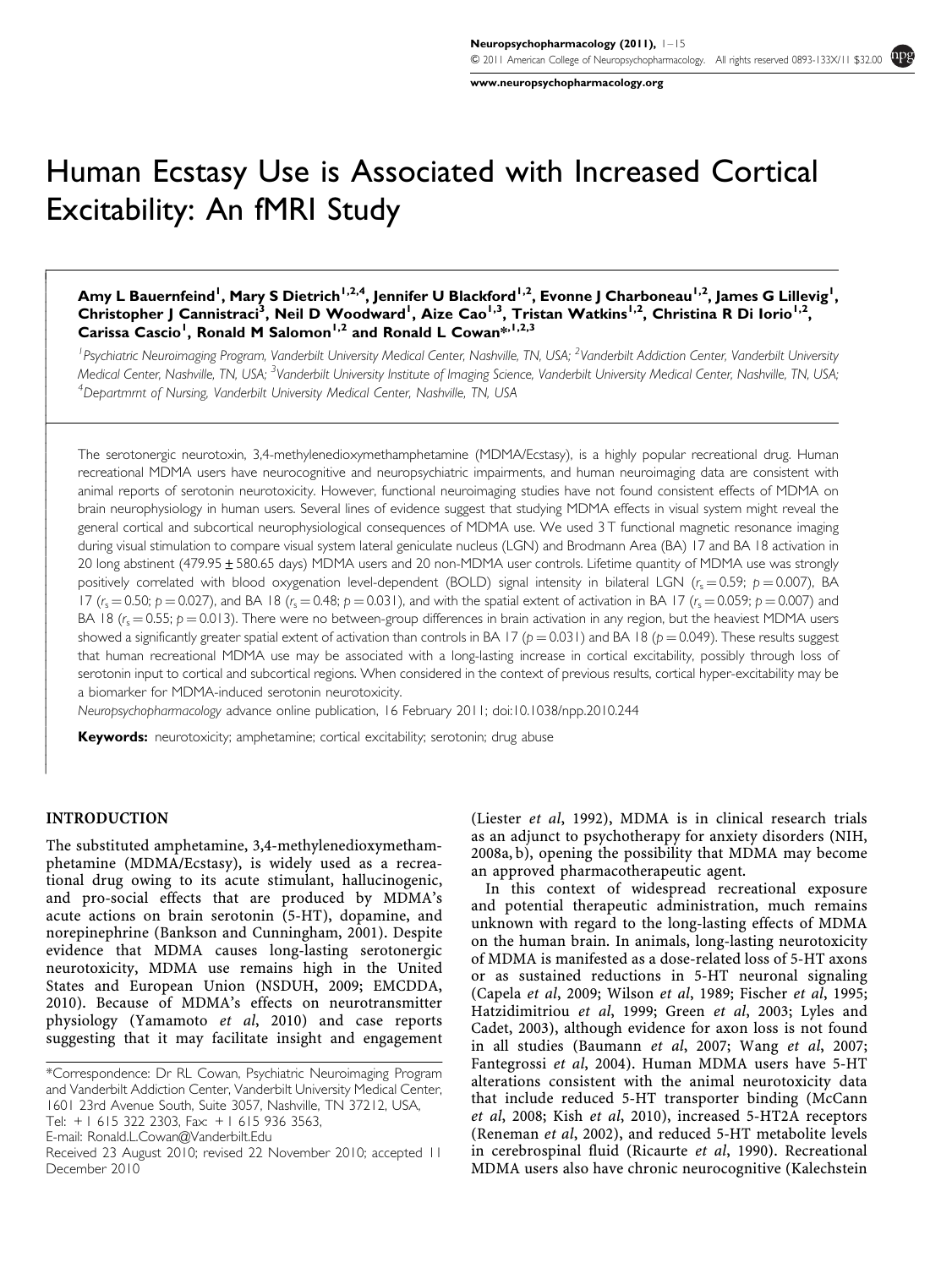et al[, 2007\)](#page-13-0) and neuropsychiatric ([Karlsen](#page-13-0) et al, 2008) impairments.

2

Despite this evidence for long-lasting brain effects, functional neuroimaging studies of human MDMA users have not found a consistent pattern of altered brain neurophysiology in association with MDMA exposure ([Cowan, 2007](#page-12-0); Cowan et al[, 2008a](#page-12-0); [Daumann](#page-12-0) et al, 2003, [2004, 2005](#page-12-0); Jager et al[, 2008a, b; Jacobsen](#page-13-0) et al, 2004; [Moeller](#page-13-0) et al[, 2004;](#page-13-0) [Roberts](#page-14-0) et al, 2009; Raj et al[, 2009](#page-14-0)). Several factors, including dose–response effects, polydrug effects, and task design, may account for the absence of a consistent neurophysiological effect of MDMA exposure in extant functional neuroimaging studies.

Several lines of evidence suggest that the visual system may be ideal as a paradigm system for revealing chronic MDMA effects. First, 5-HT axons densely innervate structures in the visual pathway, including the lateral geniculate nucleus (LGN) of the thalamus and the occipital cortex [\(Waterhouse](#page-14-0) et al, 1990), which contains the primary and secondary visual cortical regions [\(Tork, 1990](#page-14-0)). Second, MDMA administration produces long-lasting or permanent loss of 5-HT axon labeling in primate occipital cortex ([Hatzidimitriou](#page-13-0) et al, 1999), which is prominent in distal occipital regions. Third, 5-HT influences visual cortical excitatory and inhibitory tone ([Moreau](#page-13-0) et al, 2010), suggesting that MDMA-induced loss or reduction in 5-HT signaling would be expected to alter visual cortical excitability. Fourth, human MDMA use is associated with reduced occipital cortex 5-HT reuptake transporter (eg, McCann et al[, 1998, 2005;](#page-13-0) [Semple](#page-14-0) et al, 1999; [Kish](#page-13-0) et al, [2010](#page-13-0)), increased 5-HT2A receptor binding [\(Reneman](#page-14-0) et al, [2002](#page-14-0); reviewed by [Cowan, 2007](#page-12-0)), and altered visual activation ([Cowan](#page-12-0) et al, 2006). Fifth, MDMA users have altered visual perception ([Brown](#page-12-0) et al, 2007; [Oliveri and](#page-14-0) [Calvo, 2003\)](#page-14-0).

Given the lack of clarity in the human literature with regard to the persistent neurophysiological effects of MDMA on brain function, we designed a study to address unresolved questions with regard to MDMA's effects in human recreational users. We used visual stimulation in conjunction with the functional magnetic resonance imaging (fMRI) blood oxygenation level-dependent (BOLD) method to examine visual stimulus-evoked activation in the LGN and visual cortical subregions in Brodmann Area (BA) 17 and BA 18 in abstinent MDMA users and non-MDMA user control subjects. On the basis of previous MDMA research and the known neurophysiological role of 5-HT in visual regions, our primary hypothesis was that greater lifetime MDMA exposure would predict greater visual system stimulus-evoked signal intensity and spatial extent of activation that is not due to other drug effects and that does not resolve with abstinence. If these hypotheses are supported, the results would suggest that MDMA-associated toxicity leads to an increase in cortical excitability, likely due in part to altered 5-HT function.

# MATERIALS AND METHODS

This study used a mixed, within-subject and betweengroups design to assess the association of MDMA use with brain activation in the LGN of the thalamus and BA 17 and

BA 18 of cerebral occipital cortex during visual stimulation in abstinent MDMA users and non-MDMA (control) subjects.

# Subjects

Forty-five subjects took part in the visual stimulation paradigm: data from five subjects were excluded for technical failure. Research subjects were men or women, 18–35 years old, and reported previous MDMA use (MDMA users group;  $N = 20$ ) or other recreational drug or alcohol use (non-MDMA user controls;  $N = 20$ ). Subjects provided written informed consent and the protocol was approved by the Vanderbilt University Institutional Review Board and conformed to principles of the World Medical Association's Declaration of Helsinki.

Subjects enrolled in this study took part in a multimodal imaging study of MDMA effects, but did not overlap with those in our previous visual system study ([Cowan](#page-12-0) et al, [2006](#page-12-0)). Some participated in our study of motor function ([Karageorgiou](#page-13-0) et al, 2009). Subjects were screened with: clinician version of the Structured Clinical Interview for DSM-IV Axis I Disorders (First et al[, 1997\)](#page-13-0) or Mini-International Neuropsychiatric Interview [\(Sheehan](#page-14-0) et al, [1998](#page-14-0)) urine drug testing (Triage Drugs of Abuse Panel, Biosite Diagnostics, San Diego, CA) and, if female, pregnancy screening (Sure-Vue Urine hCG, Fisher Health-Care, Houston, TX). Subjects were re-tested for drugs and pregnancy, and also passed an alcohol breathalyzer test (Alco Sensor III, Intoximeters, St Louis, MO) to confirm recent abstinence (see Abstinence Criteria) on each study day.

Subjects reported abstinence of at least 14 days for drug use and 48 h for alcohol use. Exclusions were as follows: general medical conditions, contraindications to MRI scanning, pregnancy, lifetime history of Axis-I psychiatric diagnoses, except for substance use/abuse/dependencerelated disorders, current substance dependence (other than nicotine and caffeine), positive urine drug or alcohol screen, use of psychoactive or vasoactive medications within 6 weeks of enrollment, and head injury with loss of consciousness greater than 30 min.

# Drug Use History Assessment

We assessed the extent of self-reported substance use with a drug use history questionnaire, utilizing a time-line followback method ([Fals-Stewart](#page-13-0) et al, 2000). The questionnaire contains items to indicate when a specific drug was last used and assays recent and remote exposures as number of episodes and approximate amount of the drug used [\(Cowan](#page-12-0) et al[, 2006, 2007](#page-12-0)). An episode of drug use was defined as use of a form of a drug (eg, snorting, injecting) within a single 24-h period. We relied on lifetime measures of drug use for our analyses because: (1) our primary aim was to assess for chronic cumulative MDMA effects; (2) the average duration of MDMA abstinence was over 1 year (therefore many subjects did not have past year or past month use); and (3) our previous studies have found that lifetime MDMA use is most strongly associated with brain activation outcomes.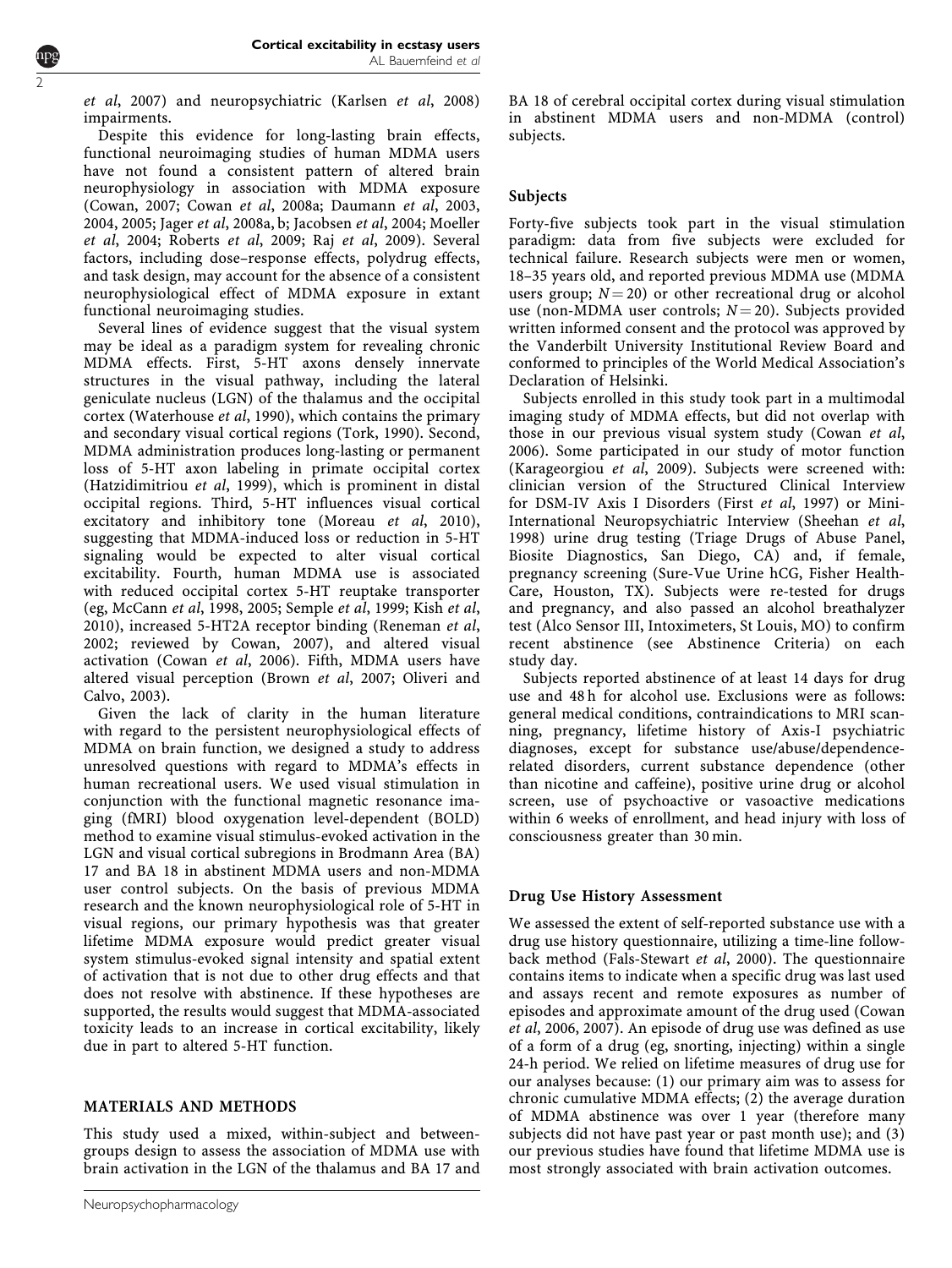

We used a modified two-color visual stimulation paradigm that has proven sensitive in our previous studies to the effects of gender ([Cowan](#page-12-0) et al, 2000), MDMA use (Cowan et al[, 2006](#page-12-0)), and amphetamine administration [\(Cowan](#page-12-0) et al, [2008b](#page-12-0)) on occipital cortical BOLD fMRI signal. Subjects viewed red and blue light stimuli at a flash rate of 8 Hz at three intensity levels (low, medium, and high, based on the dynamic range of the computer display) with within-run randomization of color and intensity conditions. We chose a block design to maximize our ability to detect activation differences (Birn et al[, 2002\)](#page-12-0). We used three intensity levels to avoid floor or ceiling effects on activation. Each run contained four repetitions of each color and intensity. The duration of each light block was 10 s and each baseline period (black screen) was 14 s. Visual stimuli were generated using Matlab (Mathworks, Natick, MA) on a Macintosh computer. Stimuli were displayed using either liquid crystal diode (Resonance Technologies) goggles (for studies performed on the GE scanner) or onto a screen behind the subject's head using an Avotec projector and were viewed using a mirror placed within the bore of the scanner (for studies performed on the Philips scanner).

# fMRI Data Collection

Thirty-one subjects were scanned with a Philips 3 T Intera Achieva MRI Scanner (Philips Medical Systems, Andover, MA) and nine subjects with a 3T GE Signa whole body scanner (GE Healthcare, Milwaukee, WI). The following parameters were common to both scanners: 288 collected dynamics within a functional run between 582 and 592 s, 19 or 28 slices either 4.5 or 5 mm thick with a gap from 0.00 to 0.45 mm;  $TR = 2 s$ ,  $TE = 35$  ms;  $70^{\circ}$  or  $79^{\circ}$  flip angle; and FOV = 240  $\times$  240, matrix = 128  $\times$  128 pixels. Functional runs were co-registered to T1-weighted 3D anatomical images, acquired under the following parameters: 128 or 170 slices, 1.00 or 1.20 mm slice thickness, gap  $= 0$  mm; TE = 3.7–4.6 ms, TR = 7.9–8.9 ms;  $2^{\circ}-8^{\circ}$  flip angle; and matrix = 256  $\times$  256 pixels, FOV = 240  $\times$  170 mm, or 256  $\times$ 170 mm. We assessed for potential differential scanner/ delivery method effects using multiple approaches (see Online Supplement, Supplementary Table S1, and Supplementary Figure S1).

# fMRI Data Analysis

Images were preprocessed and analyzed using in-house software and SPM5 (Wellcome Department of Cognitive Neuroscience, London, UK). Functional and anatomical data were co-registered and images were normalized to the SPM T1 template image, and then smoothed with a fullwidth half maximum 8-mm Gaussian kernel.

## First-Level Analysis

We used a mass univariate approach as implemented in SPM5 to create individual voxel-level t-maps for stimulusinduced activation for each stimulus condition (red or blue color at low, medium, or high intensity) for each subject. T-maps generated in the first-level analysis were used for second-level analyses. In addition, the stimulusevoked signal intensity data was extracted for additional analyses outside SPM5.

# Second-Level Analysis

On the basis of the known anatomy of the visual system and on findings from our earlier studies, we examined stimulusevoked activation in six a priori ROIs (right and left LGN; right and left BA 17; and right and left BA 18). We used the Wake Forest University Pickatlas tool (v.2.4) in SPM [\(Maldjian](#page-13-0) et al, 2003; [Tzourio-Mazoyer](#page-14-0) et al, 2002) to dilate the LGN mask by one voxel in all dimensions to account for potential individual variations in this small structure. We transposed these six bilateral ROIs into cluster images using the MarsBaR 'build' function. We used Monte Carlo simulation as implemented in AlphaSim (AFNI, NIMH) to determine a corrected statistical threshold for activation to visual stimulation in the a priori ROIs. To avoid partial volume effects arising from averaging physiologically nonrelevant brain regions within the full anatomical BA 17 and BA 18 ROIs with those activated by the visual stimulus, we defined the stimulus-relevant portion of the ROI for BA 17 and BA 18 as those voxels activated during combined red and blue high stimulus intensity across both MDMA users and controls at a voxel-level  $p < 0.05$ , with an extent threshold of 90 voxels (as determined using AlphaSim) for family-wise corrected  $p < 0.05$ . We used these physiological ROI masks for bilateral BA 17 and BA 18 for subsequent analyses of signal intensity and spatial extent of activated voxels by extracting this information and exporting individual results to SPSS for further analysis. We used a threshold of  $p < 0.001$  uncorrected for multiple comparisons in the small volumes to determine the spatial extent of activated voxels in the physiological ROIs within BA 17 and BA 18. Because there were no activated voxels detected in the LGN using the corrected thresholds that were applied to measure BA 17 and BA 18 activation, we did not analyze the spatial extent of activation within the LGN and extracted only the signal intensity measure. We used an in-house MATLAB script to extract ROI data on a voxel level (to determine the proportion of activated voxels to generate the spatial extent measure) and MarsBaR to extract the signal intensity data.

# Statistical Analysis

Descriptive statistics were used to summarize and initially inspect the distributions of demographic and study measures. Because MDMA and other drug use were nonnormally distributed, we employed non-parametric approaches for within- and between-group comparisons for activation outcome measures.

Within-group analysis. Because our earlier fMRI studies [\(Cowan](#page-12-0) et al, 2006; [Karageorgiou](#page-13-0) et al, 2009; Raj et al[, 2009](#page-14-0)) revealed that lifetime MDMA exposure correlated with task-evoked brain activation across cohorts, tasks, and brain regions, our primary hypothesis was that lifetime MDMA exposure within the MDMA user group would predict visual system activation. Therefore, our primary analytic approach was the assessment of the relationships

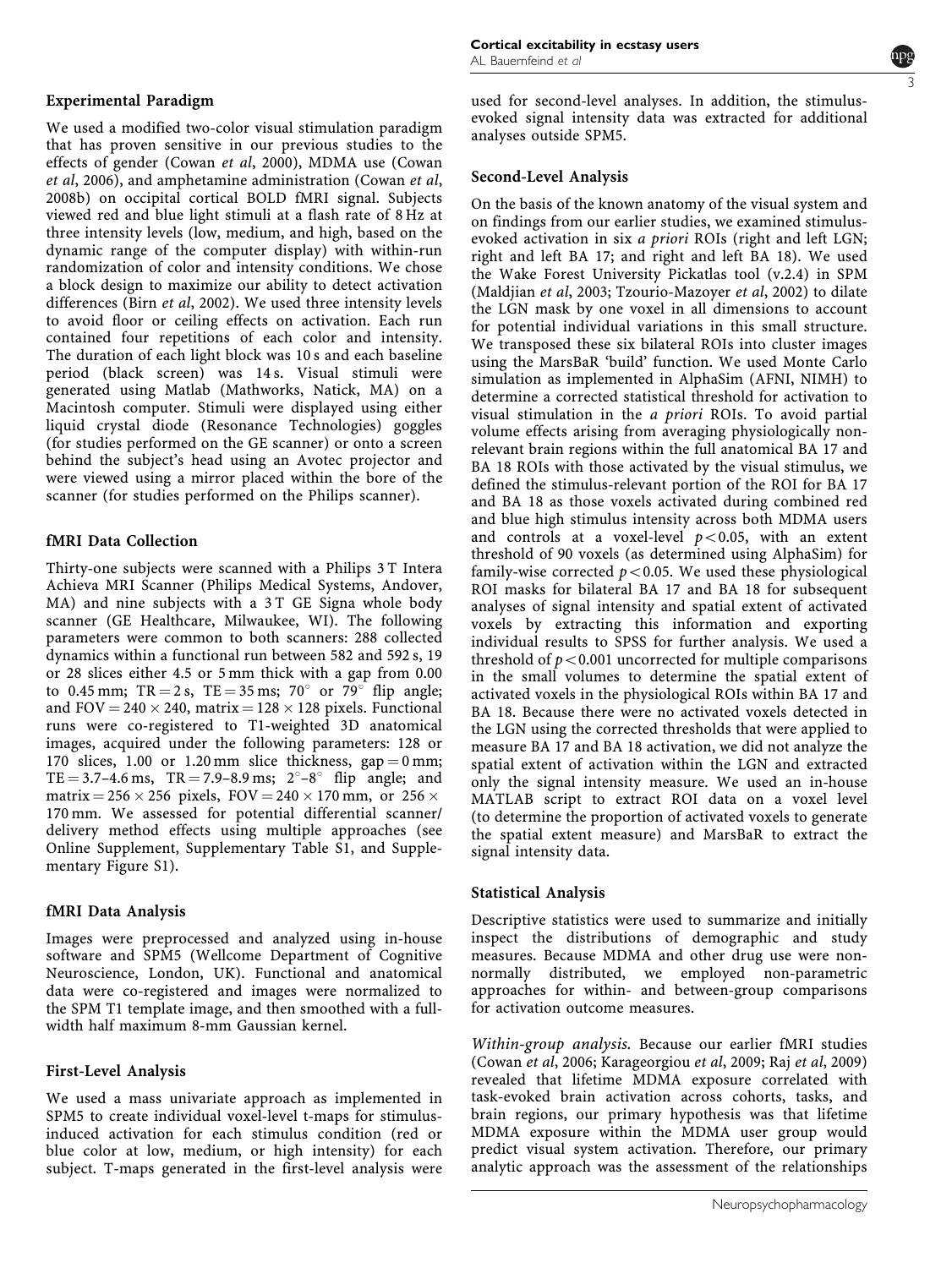of stimulus-evoked signal changes with lifetime MDMA use (Spearman's rank correlations in SPSS; Spearman's rho;  $r_s$ ). We examined activation effects of the visual stimulation paradigm by measuring stimulus-evoked BOLD signal intensity and the spatial extent of stimulus-induced activation.

Between-group analysis. We compared between-group activation in the six a priori anatomical ROIs (right and left LGN, BA 17, and BA 18) within SPM using the contrast of red and blue high-intensity stimulus vs baseline. In addition, we used in-house Matlab scripts to extract the ROI data for stimulus-evoked BOLD signal change and compared mean signal intensity data between groups using Mann–Whitney tests in SPSS.

# Outcome Measures

We examined patterns of activation from the second-level analyses for each color and stimulus intensity. Because the overall intensity of the average signal change was small and there were no clearly observed color or hemispherespecific differences in the activation patterns, we chose initially to aggregate activation outcome data from the right and left hemispheres and for red and blue color. An analysis of the relationship of stimulus intensity from the aggregated data (low, medium, or high) with BOLD signal intensity in LGN, BA 17, and BA 18 revealed that BOLD signal intensity increased with increasing stimulus intensity with no evidence for a ceiling effect (Figure 1). The second-level analyses revealed also that the most extensive activation was produced by the combination of red and blue high-intensity stimuli. Therefore, all subsequent analyses were conducted using activation data (as BOLD signal intensity or spatial extent of activation) averaging signal obtained in red and blue high stimulus intensity conditions and from right and left hemispheres. [Figure 2](#page-4-0) shows the resulting pattern of activation in LGN, BA 17, and BA 18 following high-intensity visual stimulation. Activated voxels were not detected in the LGN using corrected statistical thresholds, but activation was robust in BA 17 and BA 18. Therefore (as noted above), signal intensity was used as the outcome measure for analyses in the LGN, whereas both signal intensity and spatial extent of activation were used as outcomes for BA 17 and BA 18.

# RESULTS

## Sample Characteristics

Sample characteristics are summarized in [Table 1](#page-5-0). No statistically significant differences in age or gender distributions were found between the MDMA and non-MDMA user groups ( $p>0.05$ , Mann–Whitney and  $\chi^2$  tests). No statistically significant associations of age or sex with any activation measure within any region were found ( $p > 0.05$ , Spearman's rank correlations). Additional sample characteristics are provided in Online Supplement in Section 'Additional Sample Characteristics'.

# Within-Group Effects

Effect of MDMA. Activation produced by the high-intensity stimulation is shown in [Figure 2](#page-4-0). The major finding from



Figure I Blood oxygen level-dependent (BOLD) signal intensity in lateral geniculate nucleus (LGN), Brodmann Area (BA) 17, and BA 18 in 3,4-methylenedioxymethamphetamine (MDMA) users and controls. BOLD signal intensity increased in all regions and in both groups with increasing visual stimulus intensity. Circles on box plot indicate outliers extending 1.5 times the box height; asterisks indicate extreme outliers extending three times the box height). Legend equals visual stimulus intensity:  $\blacksquare$ , low;  $\blacksquare$ , medium; and  $\blacksquare$ , high.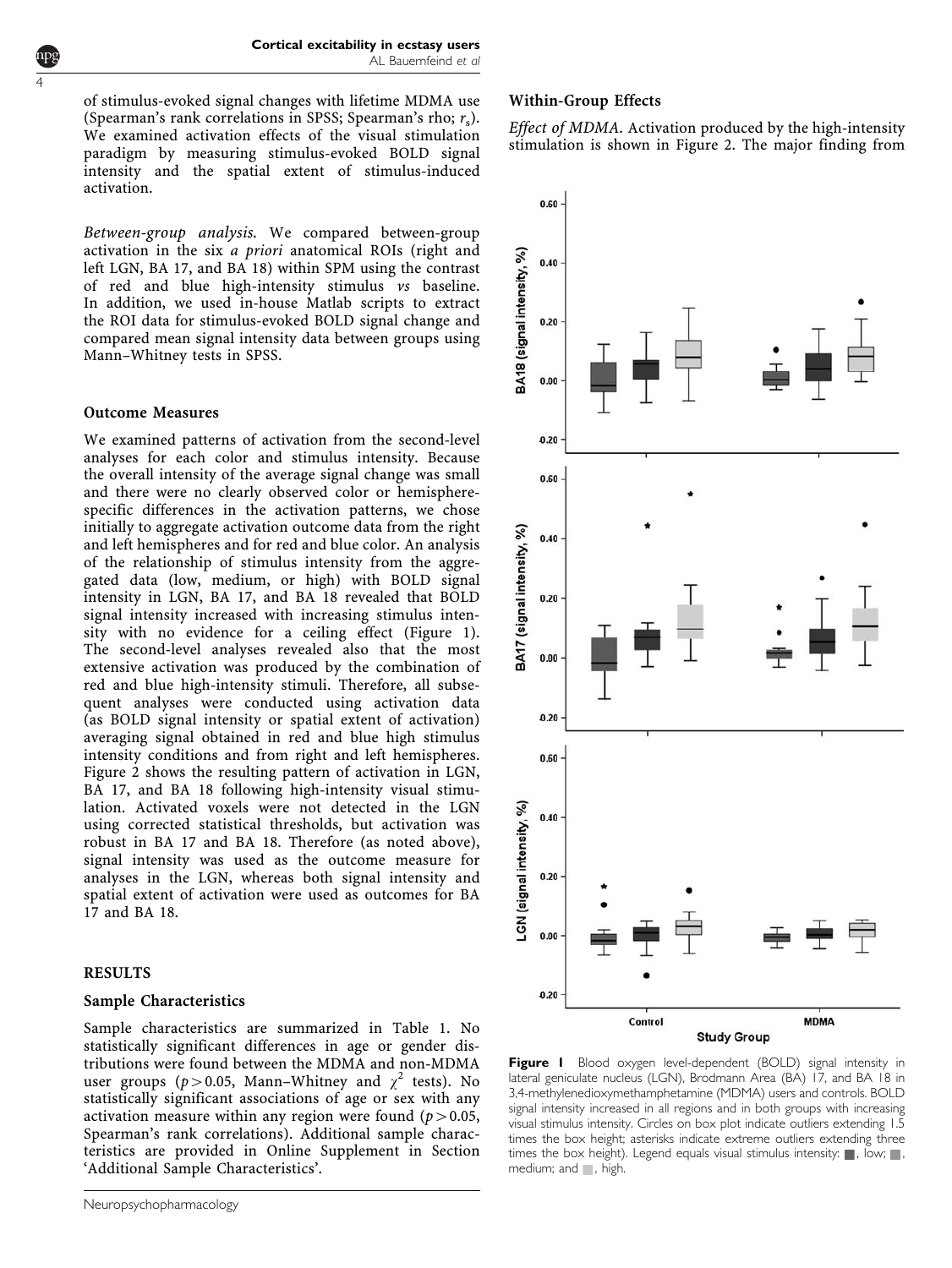5

<span id="page-4-0"></span>

Figure 2 Activation to high-intensity visual stimulus. This figure depicts (left to right) coronal, axial, and parasagittal activation maps from all subjects (3.4methylenedioxymethamphetamine (MDMA) and control) during high-intensity stimulation (combined red and blue light) overlayed on canonical brain T1 template from SPM5. Representative sections depict lateral geniculate nucleus (LGN) and Brodmann Areas (BA) 17 and 18. For display purposes, threshold is set at  $p < 0.05$  (t = 1.65) uncorrected without a cluster extent threshold (one-sample t-test). This threshold was chosen for display because LGN activation was not detectable using the corrected cluster extent (a voxel level threshold of  $p = 0.05$  combined with a cluster extent of 90 voxels produced a family-wise error corrected  $p = 0.05$  for the total volume included in bilateral LGN, BA 17, and BA 18). Color bar indicates t-scores.

the within-subject correlation analysis was that greater lifetime MDMA use was statistically significantly associated with greater stimulus-evoked visual activation for signal intensity in LGN, BA 17, and BA 18 [\(Table 2](#page-6-0); [Figure 3\)](#page-7-0), and for spatial extent of activation in BA 17 and BA 18 [\(Table 2\)](#page-6-0)  $(p>0.05,$  Spearman's Rank correlations). There was no statistically significant association of the duration of MDMA abstinence with any outcome measure for any ROI.

Effect of combined MDMA and methamphetamine. Of the 20 MDMA subjects, seven also reported use of methamphetamine (METH). Because METH produces serotonergic toxicity similar to that caused by MDMA (Peat et al[, 1983;](#page-14-0) [Woolverton](#page-14-0) et al, 1989), we reasoned that both drugs might produce similar and therefore additive effects on brain activation, especially if the observed findings are due to altered 5-HT neurophysiology. To explore this possibility, we created a measure of substituted amphetamine exposure that combined MDMA and METH exposures. As we did not have *a priori* data to suggest the mg equivalent 5-HT toxicity produced by each drug in human beings, we simply summed the lifetime quantity of MDMA and METH use (in mg), shown as MDMA + METH in [Table 2](#page-6-0). Overall, the composite measure accounted for 32% of the variance (as the square of  $r_s$ ) for LGN signal intensity vs 35% for MDMA alone. For BA 17 signal intensity, the composite measure accounted for 35, vs 25% of the variance for MDMA alone, with similar results found for BA 17 spatial extent, and for both signal intensity and spatial extent in BA 18. As for MDMA, there was no statistically significant association of the duration of METH abstinence with any activation measure in the METH-exposed subgroup.

Other drug effects. Although our primary analysis revealed that greater lifetime MDMA use, and greater lifetime use of MDMA + METH was associated with greater activation in all visual regions, MDMA users in our cohort (consistent with worldwide use patterns) reported exposure to multiple recreational drugs other than MDMA. We therefore examined the data for the influence of other drugs. Because partial correlations require data for all three variables in a specific analysis (activation measure, MDMA use, specific other drug use) and to maintain a sample of size of at least 10, these analyses were conducted only for those drugs used by at least 50% of the MDMA cohort ([Table 1](#page-5-0); alcohol, cannabis, cocaine, codeine, LSD, opium, psilocybin, and sedatives). There were no statistically significant associations of lifetime quantity of drug use with activation outcome variables (Spearman's rank correlation;  $p > 0.05$ ).

# Effects of Scanner/Stimulus Delivery Method

As noted in the Materials and Methods, we acquired data on two different scanners, each employing a different stimulus delivery method (goggle vs projection screen). It is theoretically possible that the use of the different scanner/ stimulus delivery methods might have affected our results. We conducted an analysis of the potential effects of these differences on our findings.

Lifetime quantity of MDMA use by scanner/stimulus method. MDMA use levels showed mean differences and correlations with scanner type at a trend  $(p<0.10$  level). Mean MDMA use was slightly greater for MDMA users studied on the GE scanner ( $p = 0.076$ ; Mann– Whitney) (Supplementary Table S1). Scanner type was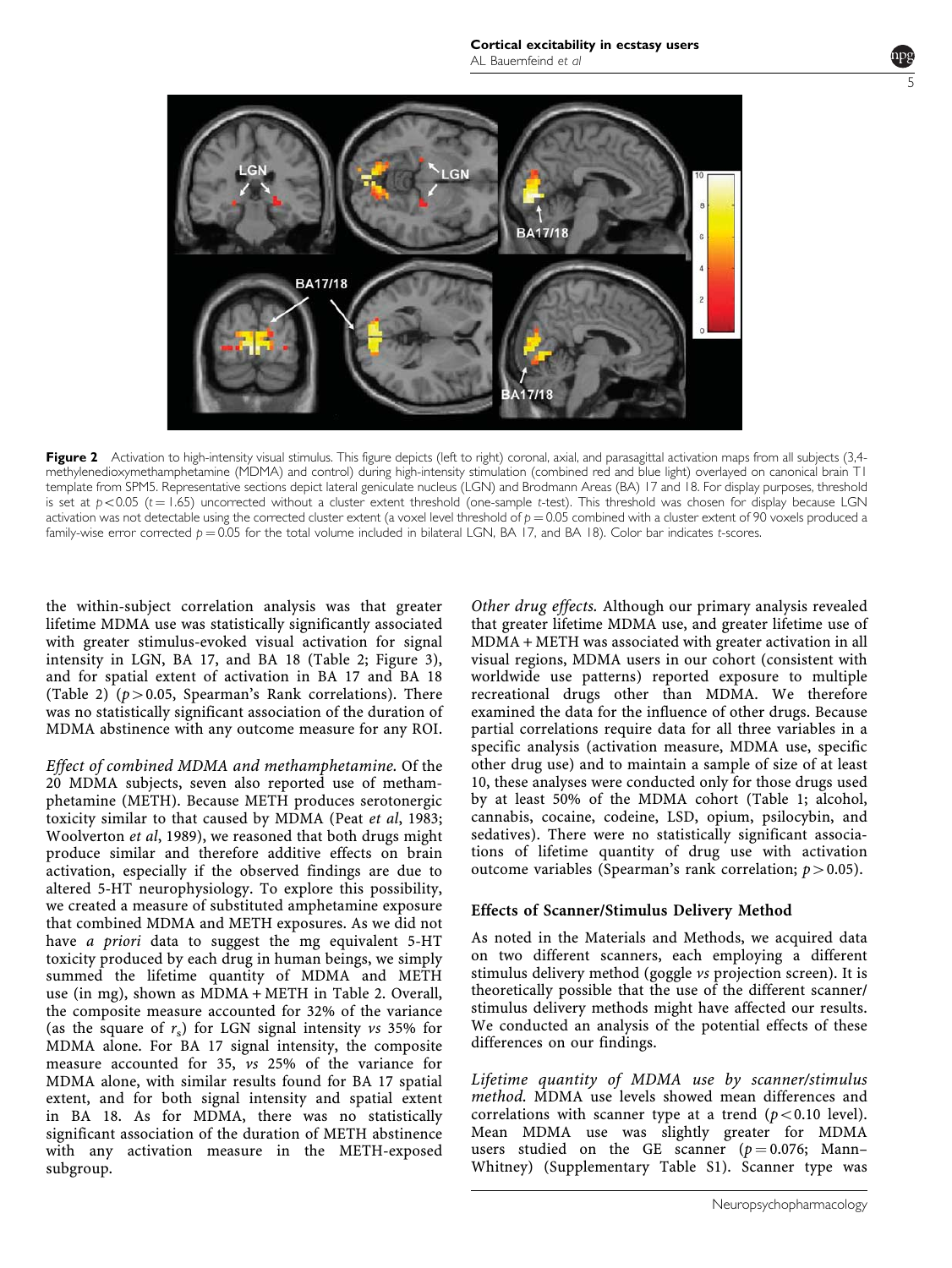<span id="page-5-0"></span>Table I Drug Use History

|                        | MDMA $(N=20)$   |                     |                 |                                    |                                           | Non-MDMA $(N=20)$   |                     |                 |                   |                                           |  |
|------------------------|-----------------|---------------------|-----------------|------------------------------------|-------------------------------------------|---------------------|---------------------|-----------------|-------------------|-------------------------------------------|--|
|                        | N               |                     | Minimum Maximum | Mean (SD)                          | <b>Abstinence</b><br>(days),<br>mean (SD) | N                   |                     | Minimum Maximum | Mean (SD)         | <b>Abstinence</b><br>(days),<br>mean (SD) |  |
| <b>MDMA</b>            |                 |                     |                 |                                    |                                           |                     |                     |                 |                   |                                           |  |
| Episodes<br>Milligrams | 20              | 3<br>300            | 155<br>10000    | 33.25 (37.79)<br>2692.38 (2712.01) | 479.95 (580.65)                           | $\mathsf{O}\xspace$ |                     |                 |                   |                                           |  |
| Alcohol <sup>a</sup>   |                 |                     |                 |                                    |                                           |                     |                     |                 |                   |                                           |  |
| Episodes               | 17              | 23                  | 3851            | 653.85 (979.40)                    | 14.85(8.41)                               | 9                   | 4                   | 2620            | 659.37 (888.48)   | 36 (57.23)                                |  |
| Units                  |                 | 91                  | 23754           | 3481.66 (6289.04)                  |                                           |                     | 4                   | 11567           | 2281.71 (3355.99) |                                           |  |
| Cannabis               |                 |                     |                 |                                    |                                           |                     |                     |                 |                   |                                           |  |
| Episodes               | 16              | 9                   | 2000            | 644.76 (727.62)                    | 142.65 (339.71)                           | 15                  | 0                   | 1599            | 124.03 (352.78)   | 217.87 (244.69)                           |  |
| Joints                 |                 | 9                   | 4000            | 854.66 (1161.18)                   |                                           |                     | 0                   | 1063            | 81 (234.64)       |                                           |  |
| Cocaine                |                 |                     |                 |                                    |                                           |                     |                     |                 |                   |                                           |  |
| Episodes               | 17              | 0                   | 40              | $9.65$ (11.24)                     | 449.82 (587.71)                           | $\mathsf{O}\xspace$ |                     |                 |                   |                                           |  |
| Grams                  |                 | 0                   | 46              | 6.16(10.55)                        |                                           |                     |                     |                 |                   |                                           |  |
| METH                   |                 |                     |                 |                                    |                                           |                     |                     |                 |                   |                                           |  |
| Episodes               | 7               | 0                   | 166             | 19.65 (45.23)                      | 1092.33 (1482.18)                         | $\circ$             |                     |                 |                   |                                           |  |
| Milligrams             |                 | 0                   | 8110            | 850.51 (2073.08)                   |                                           |                     |                     |                 |                   |                                           |  |
| Sedatives              |                 |                     |                 |                                    |                                           |                     |                     |                 |                   |                                           |  |
| Episodes               | 2               | $\circ$             | 80              | 18.40 (26.84)                      |                                           | $\overline{2}$      | 0                   | $\overline{10}$ | 0.80(2.55)        | 509.00 (577.00)                           |  |
| Milligrams             |                 | 0                   | 800             | 177.75 (368.29)                    |                                           |                     | $\mathsf{O}\xspace$ | 100             | 8.00 (25.46)      |                                           |  |
| LSD                    |                 |                     |                 |                                    |                                           |                     |                     |                 |                   |                                           |  |
| Episodes               | 16              | $\circ$             | 148             | 18.20 (33.71)                      | 982.93 (692.81)                           | $\mathbf{I}$        | $\mathsf{O}\xspace$ | 15              | 0.75(3.35)        | $3173 (-)$                                |  |
| Milligrams             |                 | 0                   | 19940           | 3243.75 (5458.40)                  |                                           |                     | 0                   | 1800            | 90.00 (402.49)    |                                           |  |
| Psilocybin             |                 |                     |                 |                                    |                                           |                     |                     |                 |                   |                                           |  |
| Episodes               | 15              | $\circ$             | 25              | 6.80 (6.89)                        | 573.92 (671.04)                           | $\overline{4}$      | 0                   | 6               | $0.60$ (1.57)     | 1114.75 (1660.75)                         |  |
| Grams                  |                 | 0                   | 100             | 20.58 (27.17)                      |                                           |                     | 0                   | 12              | 1.11(3.14)        |                                           |  |
| Codeine                |                 |                     |                 |                                    |                                           |                     |                     |                 |                   |                                           |  |
| Episodes               | $\overline{10}$ | 0                   | $20\,$          | 3.30(5.61)                         | 510.78 (452.22)                           | $\mathbf{I}$        | 0                   | 30              | 1.5(6.71)         | $1860 (-)$                                |  |
| Milligrams             |                 | $\mathsf{O}\xspace$ | 800             | 120.55 (211.82)                    |                                           |                     | 0                   | 300             | 15 (67.08)        |                                           |  |
| Opium                  |                 |                     |                 |                                    |                                           |                     |                     |                 |                   |                                           |  |
| Episodes               | 3               | $\mathbb O$         | 106             | 10.20 (23.22)                      | 881.42 (1028.04)                          | $\mathbf 0$         |                     |                 |                   |                                           |  |
| Milligrams             |                 | $\mathsf{O}\xspace$ | 20 000          | 1305.15 (4438.52)                  |                                           |                     |                     |                 |                   |                                           |  |

<sup>a</sup> Alcohol units:  $1 \text{ unit} = 8 \text{ oz } \text{ beer} = 1 \text{ glass } \text{ wine} = 1 \text{ mixed drink.}$ 

nonsignificantly correlated with lifetime quantity of MDMA use in mg ( $r_s = 0.41$ ,  $p = 0.074$ ; Spearman's rank correlation).

Relationship of scanner to correlation of lifetime MDMA use with signal intensity. Supplementary Figure S1 depicts scatter plots of data from GE and Philips scanners to show the degree of overlap and pattern of data from the two scanners. The MDMA users studied on the GE scanner had higher minimum use levels than the Philips group, but there was good overlap for use levels in the higher use ranges.

Partial correlation analysis controlling for scanner effects. Although the graphic analysis suggests no scanner/ stimulus-specific differences in slope of the relationship,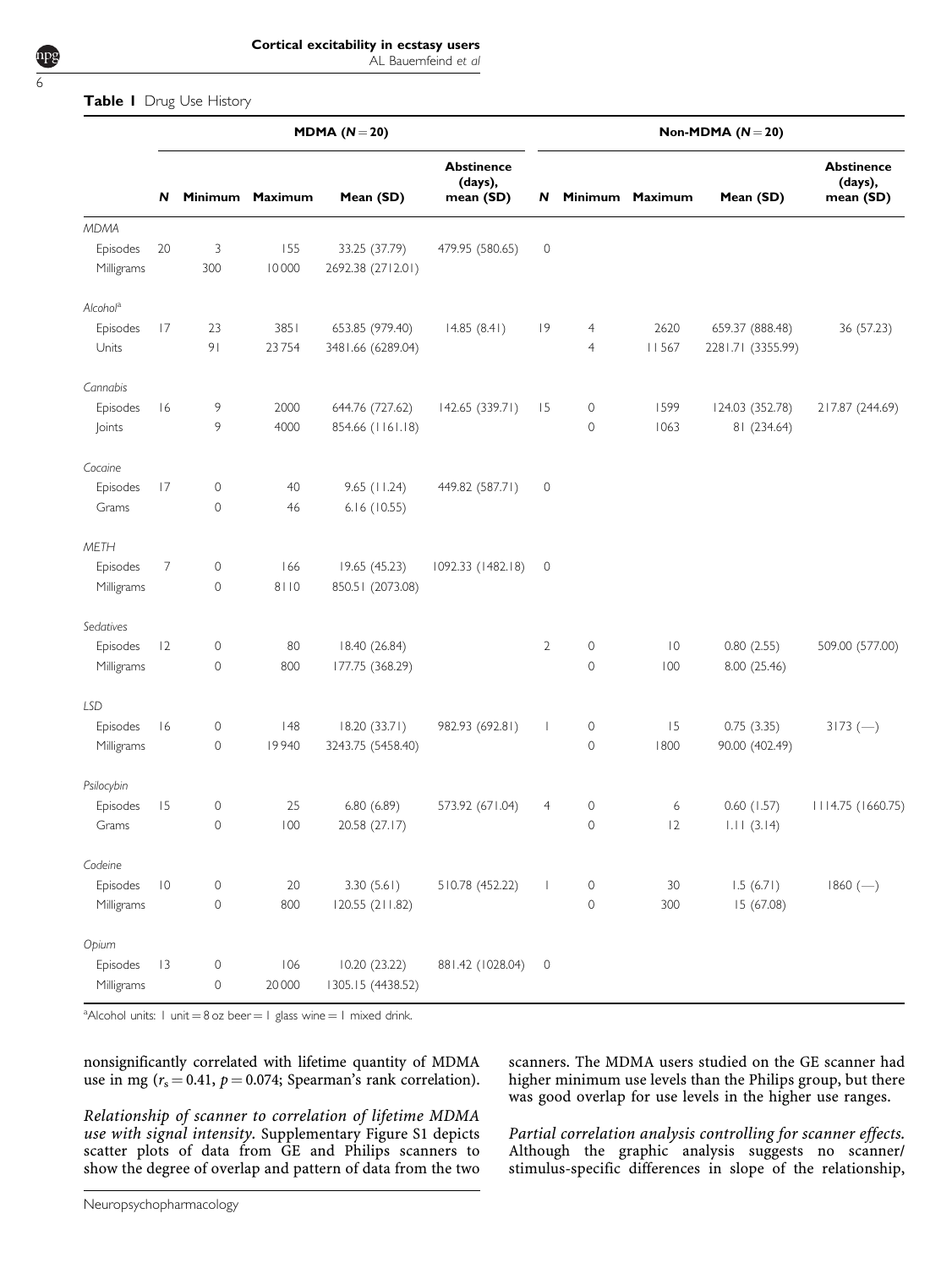<span id="page-6-0"></span>

Abbreviations: BA, Brodmann Area; LGN, lateral geniculate nucleus; METH, methamphetamine.

<sup>a</sup> Significant correlations ( $r_s$  = Spearman's  $\rho$  p < 0.05) are shown in bolded text.<br><sup>b</sup>MDMA+METH – lifetime mg of MDMA plus lifetime mg METH use for the s

<sup>b</sup>MDMA+METH = lifetime mg of MDMA plus lifetime mg METH use for the seven subjects reporting use of both drugs.

we conducted a statistical analysis of the data adjusting for scanner/stimulus condition. We anticipated that as MDMA use was correlated at a trend level with scanner/stimulus method and as the additional scanner covariate would reduce the available degrees of freedom, a partial correlation analysis adjusted for scanner/stimulus would yield a weaker relationship between MDMA use and regional signal intensity. However, despite these factors, the partial correlation of lifetime quantity of MDMA use with regional visual stimulus-evoked signal intensity remained positive, but significantly so only for LGN (LGN,  $r = 0.60$ ,  $p = 0.006$ ; BA 17,  $r = 0.35$ ,  $p = 0.092$ ; and BA 18,  $r = 0.351$ ,  $p = 0.141$ ).

#### Between-Group Comparison

As predicted by data from our earlier study, there was general overlap between control group and MDMA user group activation measures, and there were no statistically significant differences between the MDMA and control groups in average signal intensity within the LGN, BA 17, or BA 18 [\(Table 3](#page-8-0); [Figure 4\)](#page-9-0). In addition, there were no statistically significant between-group differences in the spatial extent of activation for BA 17 and BA 18 [\(Table 3;](#page-8-0) [Figure 5\)](#page-10-0). As noted above, spatial extent analysis was not performed for the LGN.

Given the relationship between lifetime MDMA exposure and activation shown above for the within-group analysis, we anticipated that the lack of between-group differences may have been secondary to the fact that the MDMA user group was not homogenous-that is, individuals with greater MDMA exposure would have higher mean activation measures than those with lower exposure. To address this issue, we conducted a subgroup analysis using a median split procedure to divide the MDMA user group into highand low-exposure groups. To aid in controlling for Type I error, we used a non-parametric ANOVA (Kruskal–Wallis), followed by a post hoc Mann–Whitney test. This analysis revealed that the high-exposure MDMA group had significantly greater spatial extent of activation when compared with the control group, but there were no significant between-group differences in signal intensity ([Table 3](#page-8-0)). In contrast to the greater spatial extent of activation seen for the comparison of high-exposure MDMA users to the control group, the only significant difference between lowexposure MDMA users and control subjects was found in the LGN where the low-exposure MDMA subgroup had lower signal intensity than the controls ([Table 3](#page-8-0)). Only the signal intensity difference in LGN met the adjusted  $\alpha$ -level  $(p<0.017)$  after accounting for the number of comparisons.

# DISCUSSION

The primary finding of this study is that greater lifetime MDMA exposure was associated with greater stimulusevoked visual system activation and this relationship was not affected by the duration of MDMA abstinence. Greater cumulative lifetime MDMA use was associated with greater stimulus-evoked visual system BOLD signal intensity in the LGN, BA 17, and BA 18, and with greater spatial extent of activated voxels in BA 17 and BA 18. Although there were no between-group differences in activation outcome measures when the entire MDMA group was compared with the non-MDMA-exposed control group, subgroup analyses suggested that high-exposure MDMA users tended to have greater activation than controls, most notably for the spatial extent of activation. Additive effects of MDMA and METH on both signal intensity and spatial extent of activation in BA 17 and BA 18 were also observed, supporting the possibility that the 5-HT neurotoxicity common to both drugs may account in part for the observed results. However, this finding needs to be interpreted cautiously until replicated. The long average duration of self-reported MDMA abstinence and the positive exposure–activation relationship, despite a long average duration of abstinence, suggests that MDMA use may cause graded, long-lasting, and potentially permanent alterations in human visual system neurophysiology. The detected exposure-related increases in task- or stimulus-evoked activations may be a neurophysiological biomarker for MDMA neurotoxicity.

## Relationship to Previous Findings

As reviewed previously ([Cowan, 2007;](#page-12-0) Cowan et al[, 2008a\)](#page-12-0), previous studies employing more complex cognitive paradigms found a range of activation patterns following chronic MDMA exposure (Daumann et al[, 2003, 2004,](#page-12-0) [2005;](#page-12-0) Jager et al[, 2008a, b](#page-13-0); [Jacobsen](#page-13-0) et al, 2004; [Moeller](#page-13-0) et al, [2004\)](#page-13-0). Subsequent studies have revealed a similarly mixed picture when using fMRI to examine brain activation during

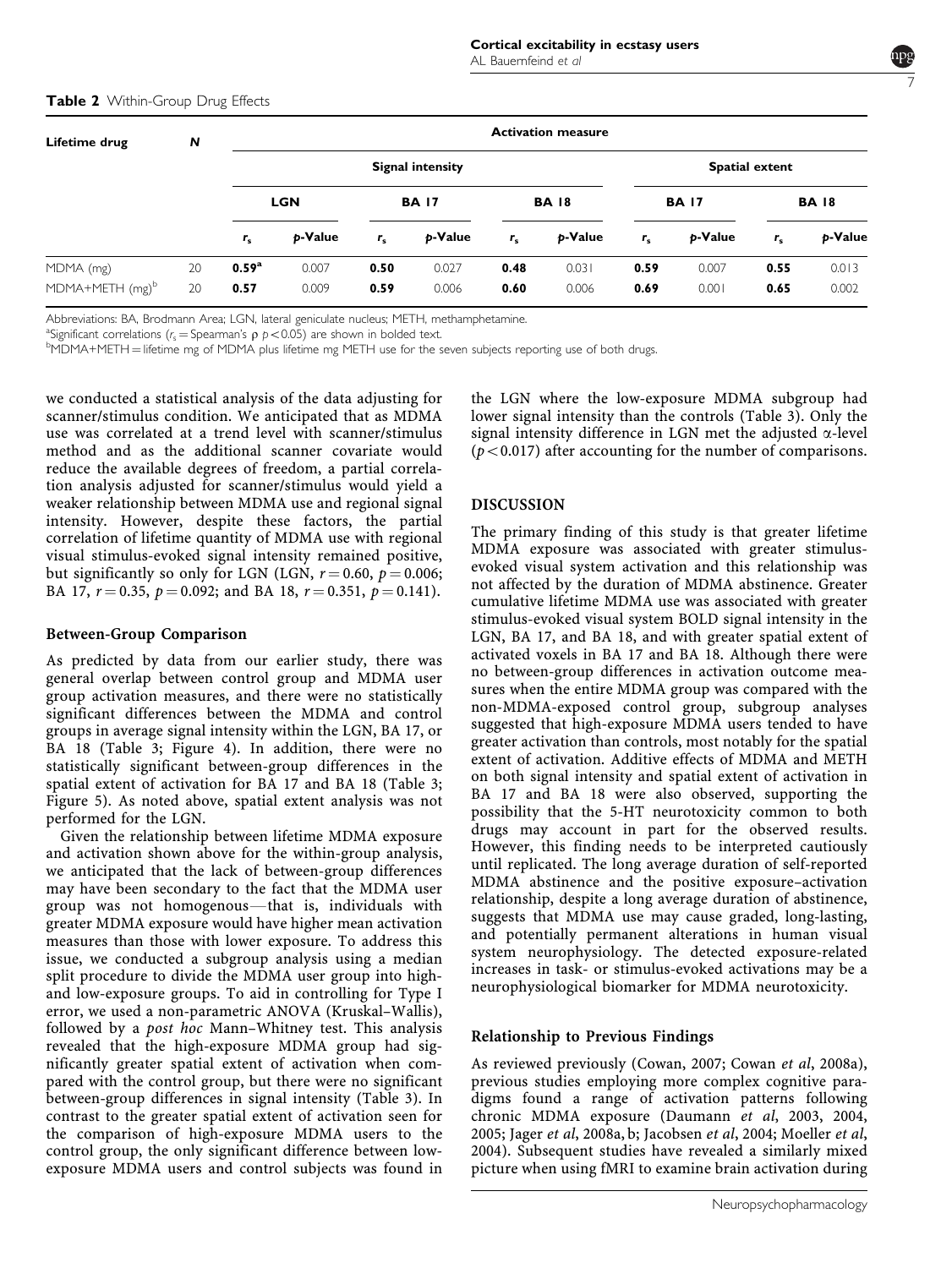<span id="page-7-0"></span>

Figure 3 Relationship of lifetime 3,4-methylenedioxymethamphetamine (MDMA) use to signal intensity in lateral geniculate nucleus (LGN), Brodmann Area (BA) 17, and BA 18. Y axis is the rank of signal intensity for the ROI (calculated as mean percent BOLD signal increase for high-intensity stimuli in right and left hemisphere).  $X$  axis is the rank of self-reported lifetime MDMA use in mg. Data shown for MDMA users only,  $N = 20.$ 

cognitive paradigms ([Roberts](#page-14-0) et al, 2009). Our own recent report of semantic processing showed a largely inverse association of lifetime MDMA use and signal intensity, but this inverse association was found after a complex subtraction analysis of word and non-word tasks in regions

Neuropsychopharmacology

weakly activated by the employed paradigm (Raj [et al](#page-14-0), [2009](#page-14-0)). Several behavioral and pharmacological aspects of recreational MDMA use likely account for the lack of consistent findings with regard to MDMA effects on brain neurophysiology in previous reports. First, MDMA toxicity in animals is dose-dependent [\(Green](#page-13-0) et al, 2003), suggesting that human MDMA imaging research study design might need to account for individual variation in drug exposure. Second, MDMA users worldwide have high levels of exposure to other drugs (Wish et al[, 2006\)](#page-14-0), which may thwart attempts to specifically associate MDMA use with altered brain function. These polydrug effects may be accounted for in part by comparison with control groups having other drug (but no MDMA) exposure and several investigators have attempted to include drug-matched controls in their study design. However, matching average use across groups does not account fully for individual patterns in drug exposure and also controls only for the most commonly used substances (e.g., cannabis). Third, most studies investigating MDMA effects on human neurophysiology have employed paradigms that involve the performance of complex cognitive tasks during functional neuroimaging (reviewed by [Cowan, 2007\)](#page-12-0). However, interpreting functional neuroimaging findings arising from complex cognitive tasks in terms of underlying brain neurophysiology is challenging. Cognitive processing is more widely distributed in the brain than simple sensory or motor function, and brain activation results from cognitive paradigms are often reported as contrasts of tasks, potentially obscuring relationships to more basic neurophysiology (reviewed by [Cowan, 2007](#page-12-0)). Our experimental approach was specifically designed to attempt to account for these factors.

In this study and in our earlier report of visual system function in MDMA users [\(Cowan](#page-12-0) et al, 2006), we did not find between-group differences in average stimulus-evoked activation when MDMA users were compared with non-MDMA-exposed control subjects. However, in both our initial and current reports, we found that the MDMA user subgroup having the greatest lifetime MDMA exposure showed a greater spatial extent of activation than non-MDMA-exposed controls. This suggests that studies restricting enrollment to individuals with heavier MDMA use would be more likely to find greater activation in the MDMA user group, whereas studies enrolling MDMA users with lower MDMA exposure or a broad range of MDMA exposure might find opposite or no between-group differences. It is also possible that the effect observed here for the visual system is not present in all cortical regions, even for simple sensory tasks. However, an evoked potential study of 5-HT-related auditory processing found, similarly to our fMRI findings, that lifetime MDMA use was associated with greater amplitude of cortical response to auditory stimuli (Croft et al[, 2001\)](#page-12-0).

The absence of strong between-group differences in activation does not suggest that MDMA is safe or that there are no differences in brain function in MDMA users and controls. The increased spatial extent of activation in the higher-use MDMA group suggests that between-group differences emerge with greater MDMA exposure levels, which is consistent with the strong exposure–response effect shown in the within-group analysis for MDMA. Two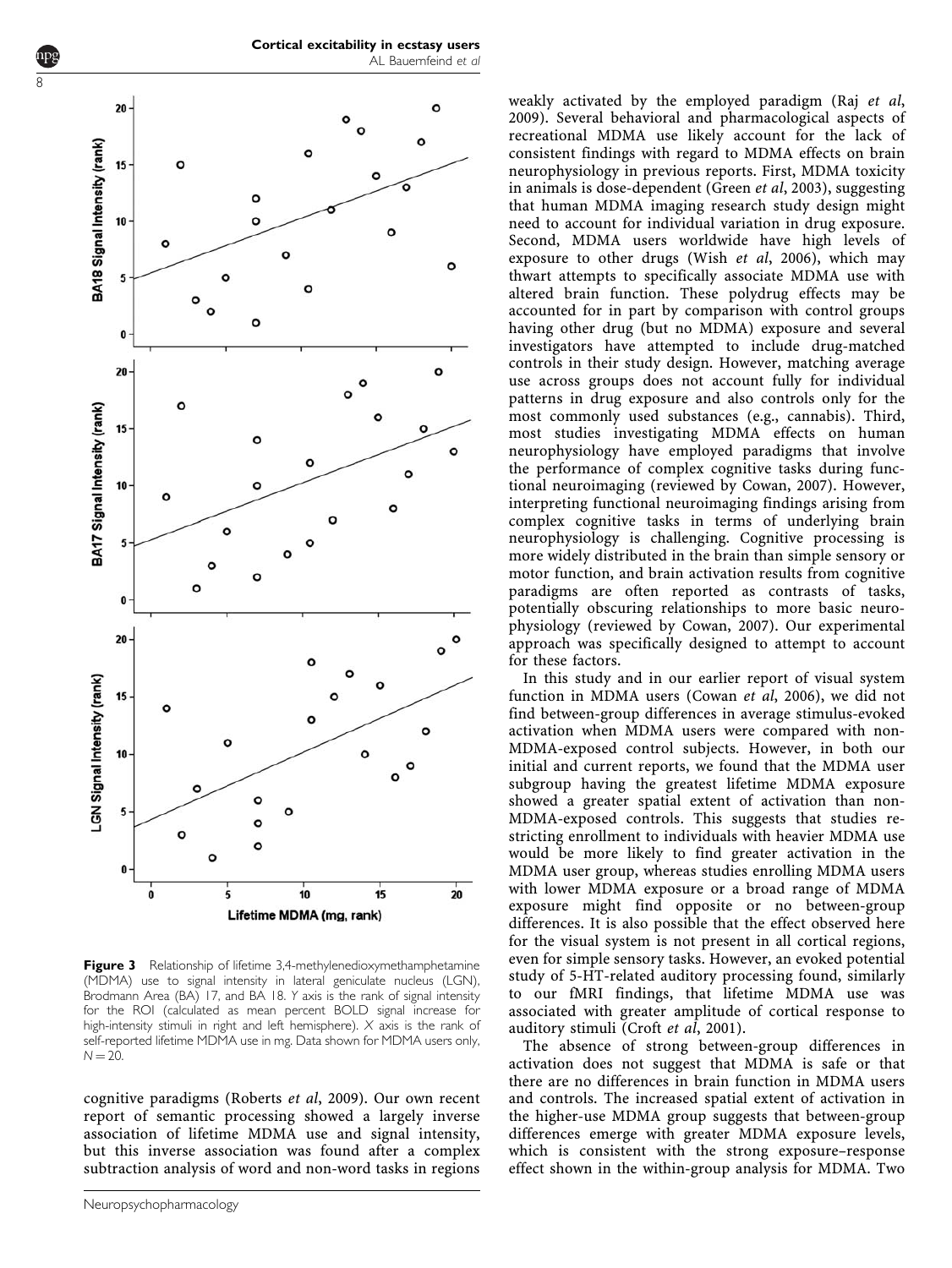# <span id="page-8-0"></span>Table 3 Between-Groups Comparison

| <b>ROI</b>   | Group                |                                |                             |                  |                              |                 |                             |                    |  |  |  |
|--------------|----------------------|--------------------------------|-----------------------------|------------------|------------------------------|-----------------|-----------------------------|--------------------|--|--|--|
|              | Measure <sup>a</sup> | <b>MDMA</b><br>(mean $\pm$ SD) | Non-MDMA<br>(mean $\pm$ SD) | <i>b</i> -Value* | High-MDMA<br>(mean $\pm$ SD) | p-Value**       | Low-MDMA<br>(mean $\pm$ SD) | <b>p-Value</b> *** |  |  |  |
| <b>LGN</b>   | Signal intensity     | $0.014 \pm 0.030$              | $0.031 \pm 0.045$           | 0.221            | $0.033 \pm 0.016$            | 0.713           | $-0.006 \pm 0.027$          | 0.015              |  |  |  |
| <b>BA 17</b> | Signal intensity     | $0.121 \pm 0.104$              | $0.132 \pm 0.124$           | 0.989            | $0.170 \pm 0.114$            | 0.248           | $0.068 \pm 0.022$           | 0.248              |  |  |  |
|              | Spatial extent       | $32.210 \pm 32.48$             | $24.53 \pm 25.63$           | 0.478            | $51.899 \pm 33.491$          | $0.031^{\circ}$ | $12.529 \pm 15.633$         | 0.328              |  |  |  |
| <b>BA 18</b> | Signal intensity     | $0.089 \pm 0.070$              | $0.091 \pm 0.085$           | 0.904            | $0.1204 \pm 0.082$           | 0.475           | $0.057 \pm 0.038$           | 0.350              |  |  |  |
|              | Spatial extent       | $26.685 \pm 29.533$            | 17.863 ± 20.200             | 0.529            | $43.227 \pm 33.174$          | 0.049           | $10.143 \pm 11.520$         | 0.373              |  |  |  |

Abbreviations: BA, Brodmann Area; LGN, lateral geniculate nucleus; ROI, region of interest; SD, standard deviation of the mean.

a Data are presented as mean percent signal intensity or spatial extent (activated voxels) in an ROI. Spatial extent data is not reported for LGN because no activated voxels were detected in LGN using corrected statistical thresholds. Between-group comparisons were performed using Mann–Whitney U-test for non-parametric data.

 $b$ Bolded text, significant at  $p < 0.05$ .

\*p-Value represents comparison of entire MDMA group to non-MDMA control group.

\*\*p-Value represents comparison of high-exposure MDMA subgroup to non-MDMA control group.

\*\*\*p-Value represents comparison of low-exposure MDMA subgroup to non-MDMA control group.

additional factors may account for the lack of strong differences in the between-group comparison. First, MDMA has multiple mechanisms of potential neurotoxicity. Each of these may manifest differently in terms of neurophysiological effects as seen in the fMRI signal, with effects of 5-HT axon loss dominating at higher MDMA dosages. Second, other drugs may also be associated with reductions in the fMRI signal (Raj et al[, 2009\)](#page-14-0) and the effects of 5-HT axon loss may therefore be obscured in MDMA users with very low MDMA exposures. This is a pattern consistent with the clear exposure–response relationship shown within the MDMA user group.

Our study used the fMRI BOLD method to assay for MDMA effects on brain physiology. The fMRI BOLD method indirectly assays brain neurophysiology because increased focal neuronal synaptic or metabolic activity is associated with increased local blood flow (reviewed by [Ekstrom, 2010\)](#page-12-0). Increased task- or stimulus-evoked regional blood flow above a defined baseline is considered 'activation' of a brain region and activation can be reported as the magnitude of BOLD signal intensity increase above baseline (a continuous measure of the signal change) or as the number, volume, or spatial extent of activated voxels (a discrete measure of voxels in which signal change exceeds a defined statistical threshold). Using these metrics, our initial report [\(Cowan](#page-12-0) et al, 2006), in a cohort not overlapping with the current group, suggested that greater MDMA use was associated with greater spatial extent of occipital activation. However, this early study was not designed to account for cumulative MDMA dosing or to control for the duration of MDMA abstinence or for polydrug effects, and methodological limitations of the scanner technology prevented the isolation of effects in specific anatomical regions. These results replicate the initial finding with regard to spatial activation, but not with regard to signal intensity. We suspected that the failure to detect an association of MDMA use and signal intensity in the original study was likely due to partial volume effects of averaging a small area of physiologically relevant taskevoked signal across a broader anatomically relevant region

of interest. We extend that finding here by: (1) revealing that greater MDMA use is associated with not only greater spatial extent of activation, but also with greater signal intensity, and (2) by showing alterations in visual thalamus (LGN) and specific occipital cortical subregions, BA 17 and BA 18. These visual pathway findings, when coupled with evidence from our recent fMRI report of MDMA effects during motor task performance [\(Karageorgiou](#page-13-0) et al, 2009), show that simple sensory or motor fMRI paradigms are sensitive assays of potential serotonergic neurotoxicity associated with MDMA use.

We found that an aggregate measure combining lifetime MDMA exposure with lifetime METH exposure accounted for a greater proportion of the variance in activation in visual cortical regions (BA 17 and BA 18) than for MDMA exposure alone. Although METH effects on a simple visual fMRI paradigm have not been previously reported to our knowledge, several studies of brain activation during cognitive paradigms in METH-dependent individuals have found a mixed pattern of activation, similar to that observed in MDMA users, when compared with control subjects during a facial affect matching task (Payer et al[, 2008](#page-14-0)) and a delay discounting task ([Monterosso](#page-13-0) et al, 2007; [Hoffman](#page-13-0) et al[, 2008](#page-13-0)).

#### Specificity to 5-HT

Associations of MDMA use with altered activation measures in these data do not prove that MDMA exposure altered 5- HT function or caused 5-HT axon loss. However, several indirect lines of evidence suggest that serotonergic toxicity likely explains in part the observed findings. First, animal models have repeatedly revealed that MDMA exerts a doserelated toxicity to serotonergic axons (reviewed by [Green](#page-13-0) et al[, 2003\)](#page-13-0) and our data show a similar dose–response effect on activation measures. Second, although MDMA produces neuroplastic changes as altered spines or dendrite shape in medial prefrontal cortex and nucleus accumbens in rats (Ball et al[, 2009](#page-12-0)), and may induce scattered neuronal cell death ([Schmued, 2003](#page-14-0)), we are not aware of evidence to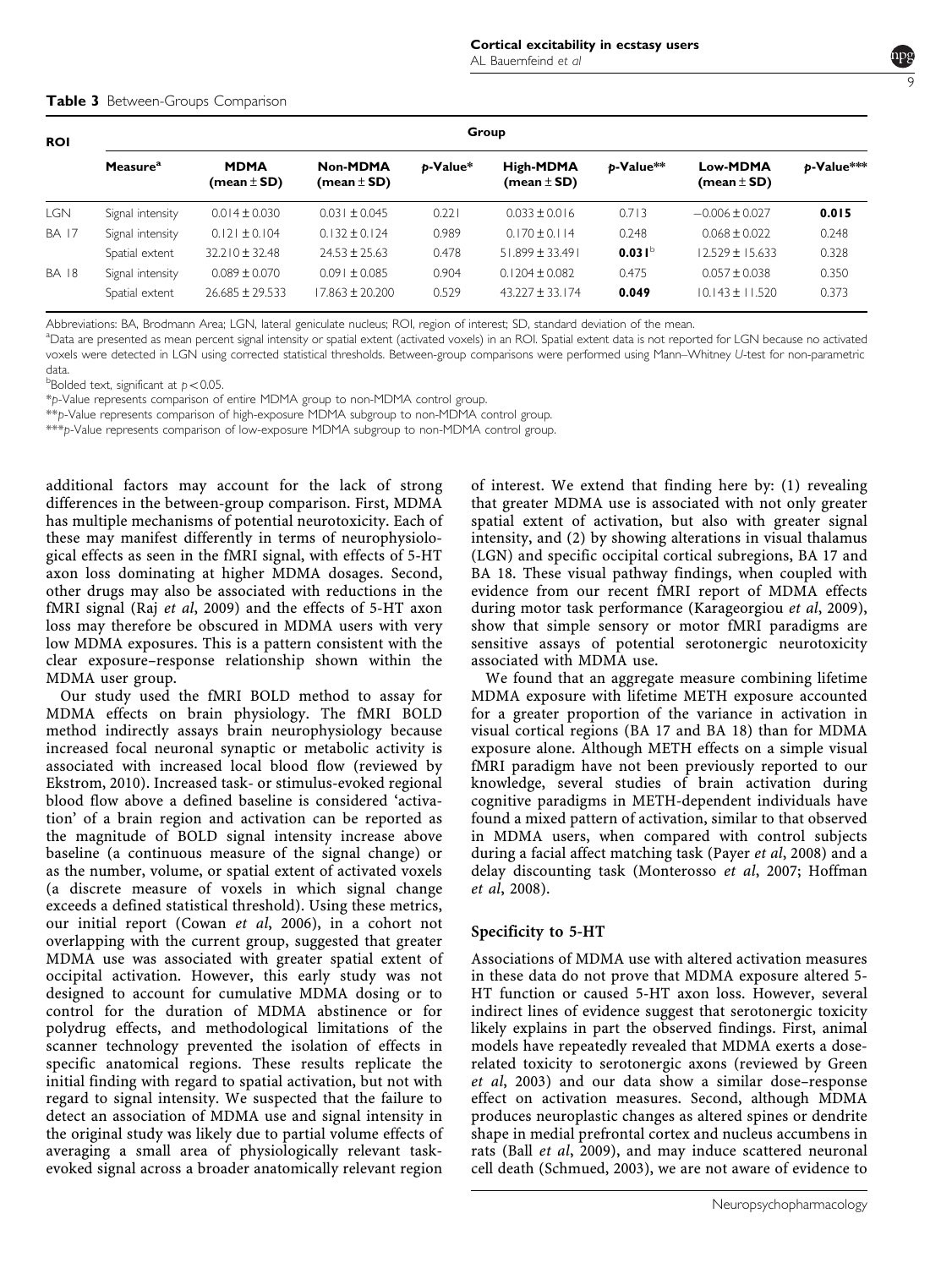

<span id="page-9-0"></span> $\overline{10}$ 

Figure 4 Signal intensity by brain region and group. Plot of individual signal intensity values by group shows the degree of overlap between the control and 3,4-methylenedioxymethamphetamine (MDMA) groups. As shown in [Table 2](#page-6-0), mean signal intensity did not differ by group. BA, Brodmann Area; LGN, lateral geniculate nucleus.

suggest that these effects are prominent in visual system regions. Third, as discussed in the section that follows, 5-HT plays a major role in excitation/inhibition balance in the cortex [\(Moreau](#page-13-0) et al, 2010), and specifically with respect to cortical pyramidal response to thalamic inputs in visual system where serotonin limits the lateral spread of incoming excitation. Finally, MDMA and METH produce

similar effects on 5-HT axon markers (eg, Peat et al[, 1983](#page-14-0); [Woolverton](#page-14-0) et al, 1989; reviewed by [Quinton and Yama](#page-14-0)[moto, 2006](#page-14-0)), and the aggregate MDMA + METH measure explained a greater portion of the variance in activation in both visual cortical regions.

# The Observed Findings May Reflect Altered Cortical Excitability

Several lines of evidence converge to suggest that the most prominent effect of MDMA-induced 5-HT axon loss may be cortical hyper-excitability. We have previously speculated that ([Karageorgiou](#page-13-0) et al, 2009), as have others ([Jacobson](#page-13-0) et al[, 2005](#page-13-0); [Vannini](#page-14-0) et al, 2007), increased activation in the presence of normal task performance is consistent with reduced cortical efficiency. If interpreted in terms of the amount of signal change or the spatial extent in cortical or subcortical regions activated by the visual stimulus, these and earlier findings ([Cowan](#page-12-0) et al, 2006; [Karageorgiou](#page-13-0) et al, [2009](#page-13-0)) would be consistent with less efficient brain functioning in association with MDMA use, in that more neural work (as indirectly indexed by increased signal and therefore potential metabolic demand) and more neural volume (as indexed by the increased spatial extent of spread) are utilized for sensory response. In line with our initial visual study and this report, we also recently reported that a motor task produced greater activation in cortico-striato-thalamic loops as lifetime MDMA use increased [\(Karageorgiou](#page-13-0) et al, 2009). In aggregate, these studies suggest that greater task- or stimulus-evoked activation with greater MDMA exposure may be a general neurophysiological and dose-related consequence of recreational MDMA use in human beings, especially when assayed with relatively simple visual and motor activation paradigms. We now propose that the neural basis for the observed reduction in cortical efficiency (measured as increased activation) in association with MDMA use is due in part to an increase in cortical excitability that is secondary to MDMA-induced reduction in serotonin signaling. As discussed below, evidence consistent with MDMA-associated increases in cortical excitability has been reported from electrophysiological studies in mice and in human visual cortex. These results provide further neurophysiological support for MDMA-induced cortical, and possibly thalamic, hyper-excitability.

How might greater MDMA exposure lead to task- or stimulus-evoked cortical hyper-excitability? The origins of the fMRI BOLD signal are not fully understood, but the bulk of what is measured as 'activation' in fMRI studies is thought to reflect indirectly graded synaptic inputs to a brain region and their consequences (measured as the local field potential) and local neuronal processing, determined in part by glutamate release [\(Logothetis, 2008;](#page-13-0) [Bennett](#page-12-0) et al, [2008](#page-12-0)). However, the precise neural and metabolic events contributing to the BOLD signal are complex and these likely vary with local neural circuitry (reviewed by [Ekstrom,](#page-12-0) [2010](#page-12-0)). Factoring in visual system neural circuitry and current knowledge of the BOLD signal in visual cortex, we have developed a tentative, highly simplified, neural model ([Figure 6\)](#page-10-0) to help explain the positive correlation of MDMA exposure and activation measures in visual system and as reflective of the net effect of MDMA exposure on LGN and

Neuropsychopharmacology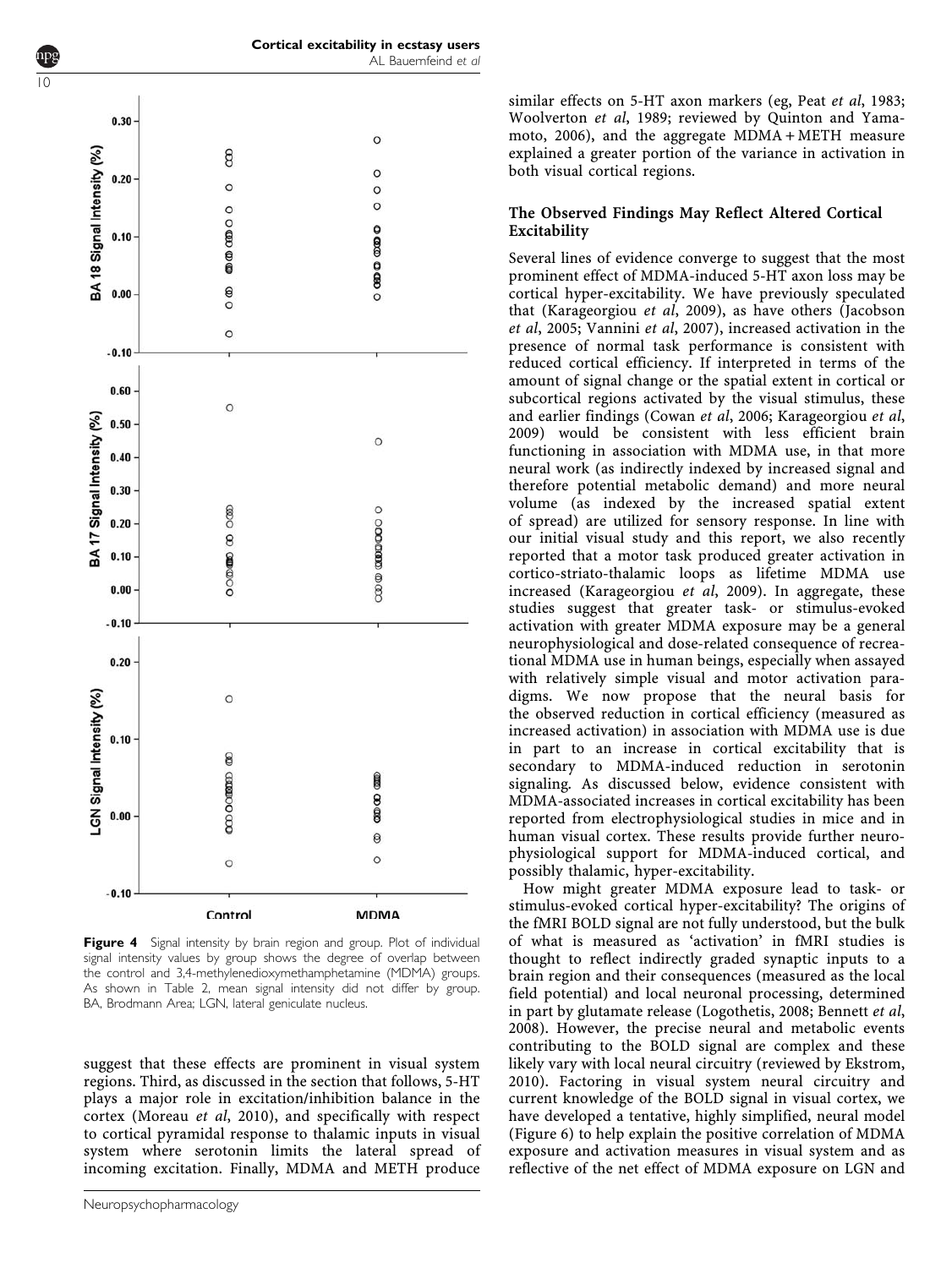<span id="page-10-0"></span>

Figure 5 Spatial extent of activation by brain region and group. Plot of individual spatial extent of activation by group shows the degree of overlap between the Control and 3,4-methylenedioxymethamphetamine (MDMA) groups. As shown in [Table 2](#page-6-0), mean spatial extent of activation did not differ by group. Corrected threshold for activated voxels was  $p < 0.05$ , cluster extent 90 voxels (one-sample t-test). Because there were no activated voxels in lateral geniculate nucleus (LGN) using corrected thresholds, spatial extent data is shown only for Brodmann Area (BA) 17 and BA 18.

cortical output (pyramidal) neurons. 5-HT influences retino-geniculate synaptic transmission in a frequencydependent manner through multiple receptors and through pre- and post-synaptic mechanisms ([Seeburg](#page-14-0) et al, 2004). Dorsal raphe (the source for the fine diameter 5-HT axons most vulnerable to substituted amphetamines) stimulation in rats leads to the inhibition of LGN response to retinal stimulation and decreased thalamo-cortical excitation [\(Yoshida](#page-14-0) et al, 1984). Therefore, loss or reduction of dorsal raphe 5-HT input to LGN may result in increased stimulusevoked thalamo-cortical excitation. In neocortex, 5-HT receptors of multiple subtypes are present on thalamocortical afferents, excitatory, and inhibitory neurons. In pyramidal neurons, 5-HT is both excitatory (via 5-HT2A



11



Figure 6 3,4-Methylenedioxymethamphetamine (MDMA)-induced reduction in visual pathway serotonin (5-HT) signaling may produce shifts in cortical excitability. Figure depicts simplified visual pathway circuit in pre-MDMA and post-MDMA conditions. 5-HT is shown in brown; glutamatergic neurons are shown in red. Plus ( + ) sign indicates excitatory transmission. (a) Pre-MDMA: the retina contains 5-HT containing cells and glutamatergic retinal ganglion cells that project to lateral geniculate nucleus (LGN). LGN provides feedforward glutamatergic excitatory projects to Brodmann Area (BA) 17 glutamatergic stellate cells (red octagon), which (through additional local processing) leads to feedforward excitation to glutamatergic pyramidal neurons in BA 17 that provide feedforward excitation to BA 18 pyramidal (and other neurons). BA 17 pyramidal cells provide feedback excitatory projection to LGN (which may synapse on inhibitory interneurons). Raphe 5-HT inputs to LGN, BA 17, and BA 18 neurons modulate evoked neuronal activity with mixed inhibitory or excitatory actions depending upon neuron and receptor type. On pyramidal neurons, the dendritically located 5-HT2A receptor is excitatory, whereas the 5-HT1A receptor at the axon hillock is inhibitory (receptors not shown in diagram). (b) Post-MDMA: following MDMA exposure, 5-HT neurotransmission is reduced, either through frank axotomy or reduced 5- HT synthesis. Retinal effects of MDMA on 5-HT are unclear. The net effect of altered 5-HT input to LGN, BA 17, and BA 18 is depicted as increased excitation at each juncture. (Note that if BA 17 feedback to LGN results normally in inhibition of LGN projection neurons through inhibitory interneurons, then increased BA 17 excitatory output might lead to increased feedback inhibition to LGN, and thus reduce feedforward excitation to BA 17. On the basis of the available data, the net effect is depicted as overall increased excitation in the thalamo-cortical pathway.).

receptors on dendrites and spines) and inhibitory (via 5-HT1A receptors on the axon hillock) ([Rauch](#page-14-0) et al, 2008). 5-HT1A agonists inhibit the lateral spread of cortical excitation, suggesting that loss of agonist signaling at these receptors might increase spatial spread of excitation in the cortex. This model reflects only the potential net effects of MDMA exposure and does not address cellular or receptor level alterations. MDMA has been associated with the loss of retinal ganglion and other retinal cells in animals [\(Miranda](#page-13-0) et al, 2007), but we do not include this information in the present model because the functional implications are unclear.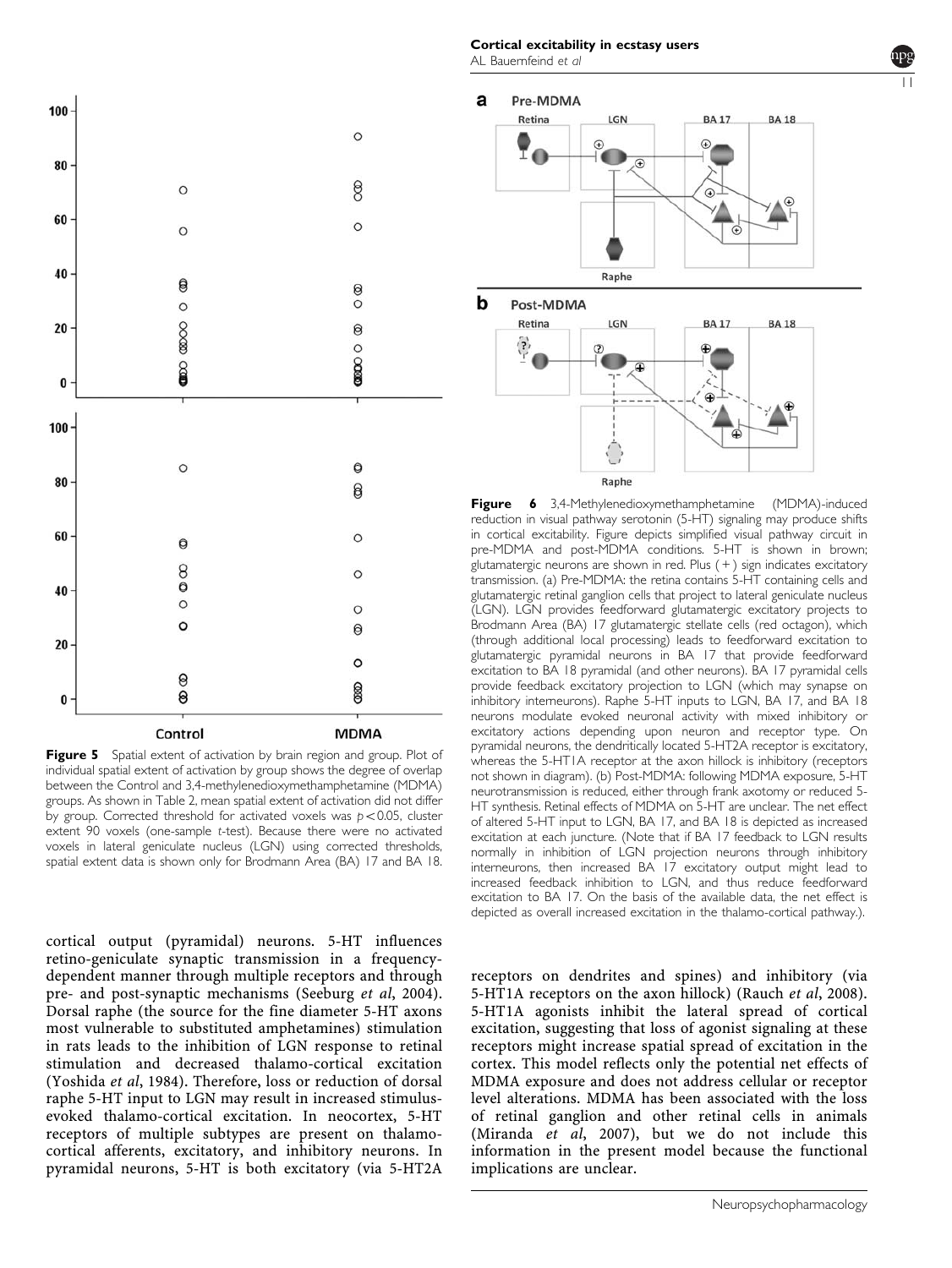Directly relevant to this study, [Oliveri and Calvo \(2003\)](#page-14-0) used transcranial magnetic stimulation to elicit visual phosphenes (which they defined as a conscious report of light sensation in the absence of a visual stimulus) in MDMA users and controls and found that the stimulus threshold for generating phosphenes was lower in MDMA users. [Giorgi](#page-13-0) et al (2005) used a mouse model of MDMA administration and found that MDMA increased hippocampus and entorhinal cortex excitability as measured using electroencephalography, a kainate-induced seizure threshold determination paradigm, and glucose uptake. More globally, 5-HT plays a role in setting the gain for inputs to pyramidal neurons (Higgs et al[, 2006\)](#page-13-0) and blocks or reduces seizure activity in multiple seizure models (reviewed by Bagdy et al[, 2007](#page-12-0)), further supporting an overall role for this neurotransmitter of reducing cortical excitability. If the BOLD signal largely reflects the consequences of glutamate signaling (Ku et al[, 2008](#page-13-0); [Bennett](#page-12-0) et al, 2008), our data thus far are consistent with thalamo-cortical, cortical-cortical, and cortico-thalamic increases in glutamate release reflected in increased BOLD signal. As summarized in [Figure 6](#page-10-0), loss or reduction of dorsal raphe 5-HT input to LGN, BA 17, and BA 18 could result in increased LGN excitability to retinal ganglion cell input, as well as increased local excitatory (via recurrent excitation; [Cowan and Wilson, 1994\)](#page-12-0) and feedforward and feedback projections between LGN, BA 17, and BA 18. However, given the complexity of 5-HT innervation and action and the uncertainty of the origin of the BOLD signal, this interpretation is necessarily speculative and is presented mainly to aid understanding and as a framework for future studies aimed at refining this idea. Notably, factors other than MDMA-induced 5-HT neurotoxicity, including neuroplastic changes (Ball et al[, 2009](#page-12-0)), focal neuronal death ([Schmued, 2003](#page-14-0)), altered regional metabolite concentrations or brain gray matter density (Cowan et al[, 2003, 2007,](#page-12-0) [2008a](#page-12-0)), or other neurotransmitter or neurotoxic effects ([Yamamoto](#page-14-0) et al, 2010), could account in part or in total for the observed findings.

# Limitations

Several factors limit our ability to draw definitive conclusions with regard to the role of MDMA in producing altered brain activation. A cross-sectional study design as employed here cannot assess causation. User self-report of previous MDMA exposure is subject to inaccuracies through recall bias, deception, forgetting, and impurity in Ecstasy pills sold as MDMA. Drug abstinence was verified only for the time period in which drugs or metabolites are detected by urine screens (2–3 days for most drugs), with the result that some subjects could have under-reported recent drug use. However, recent exposure to drugs other than MDMA seems unlikely to have produced the observed exposure– response association with lifetime MDMA use. We grouped data acquired using two scanning/stimulation methods; however, our analysis of the effect of scanner/stimulus on outcomes did not suggest that methodological factors influenced the results. In addition, these findings are consistent with our earlier report using a non-overlapping cohort of MDMA users studied using a 1.5 T scanner and different stimulus methods ([Cowan](#page-12-0) et al, 2006), as well as

with our recent motor system study performed in a partially overlapping cohort, but on a single scanner [\(Karageorgiou](#page-13-0) et al[, 2009\)](#page-13-0).

Because our hypotheses predicted that MDMA use would be associated with altered spatial extent of activation and to avoid partial volume effects, we devised an experimental approach that permitted us to isolate the physiologically relevant (task-relevant) sub-region in larger a priori anatomically defined areas (LGN, BA 17, and BA 18). An alternative approach has been used in retinotopic mapping methods to precisely isolate primary (V1) and secondary (V2) visual regions. However, the interpretation of retinotopic mapping, to our knowledge, is ambiguous in the presence of neurophysiological alterations that influence potentially both the probability of declaring a voxel as activated (via effects on increased signal intensity, and thus increased signal-to-noise ratio) and the spatial extent of activation (via effects on the spread of recurrent excitation and inhibition). And, it is not clear that knowing MDMA effects specifically in V1 and V2 would add to our understanding of the general effects of MDMA on cortical neurophysiology.

It is possible that pre-existing brain differences are responsible for the observed results, but we are not aware of a mechanism through which altered visual system excitability would predispose to higher levels of MDMA use. The observed fMRI findings cannot be assumed to imply altered conscious visual perception in this cohort and future studies using biophysical measures in conjunction with fMRI studies are necessary to address this issue. [Taffe](#page-14-0) et al [\(2001, 2002, 2003\)](#page-14-0) reported that MDMA administration regimens in monkeys that deplete cortical 5-HT by greater than 75% (measured in post-mortem assays) produced detectable behavioral deficits only during tryptophan depletion or during administration of drugs active at 5-HT receptors. These findings suggest that, despite chronic MDMA-induced reductions in brain 5-HT content, compensatory brain mechanisms may sustain brain functions in non-human primates.

However, we think that the significance of this report lies not in detecting visual system dysfunction per se, but more broadly in showing a potential chronic and widespread shift in brain excitability that may be a neural signature of MDMA toxicity. Functional MRI is an indirect method that is influenced both by neuronal and vascular function, and it is therefore possible that the observed effects may not be due to altered neuron to neuron communication. However, we believe this is unlikely because human MDMA use has not been associated with chronically altered cerebral blood flow ([Chang](#page-12-0) *et al*, 2000). [McCann and Ricaurte \(2007\)](#page-13-0) and McCann et al [\(2009a, b\)](#page-13-0) have found that MDMA users have altered sleep, including higher rates of sleep apnea and increased vulnerability of cognitive performance to the effects of sleep deprivation. We did not assay sleep parameters in this cohort, and therefore we cannot rule out the possibility that sleep deprivation may have influenced our results.

# Conclusions

These results suggest that recreational MDMA exposure leads to chronic alterations in visual system neurophysiology.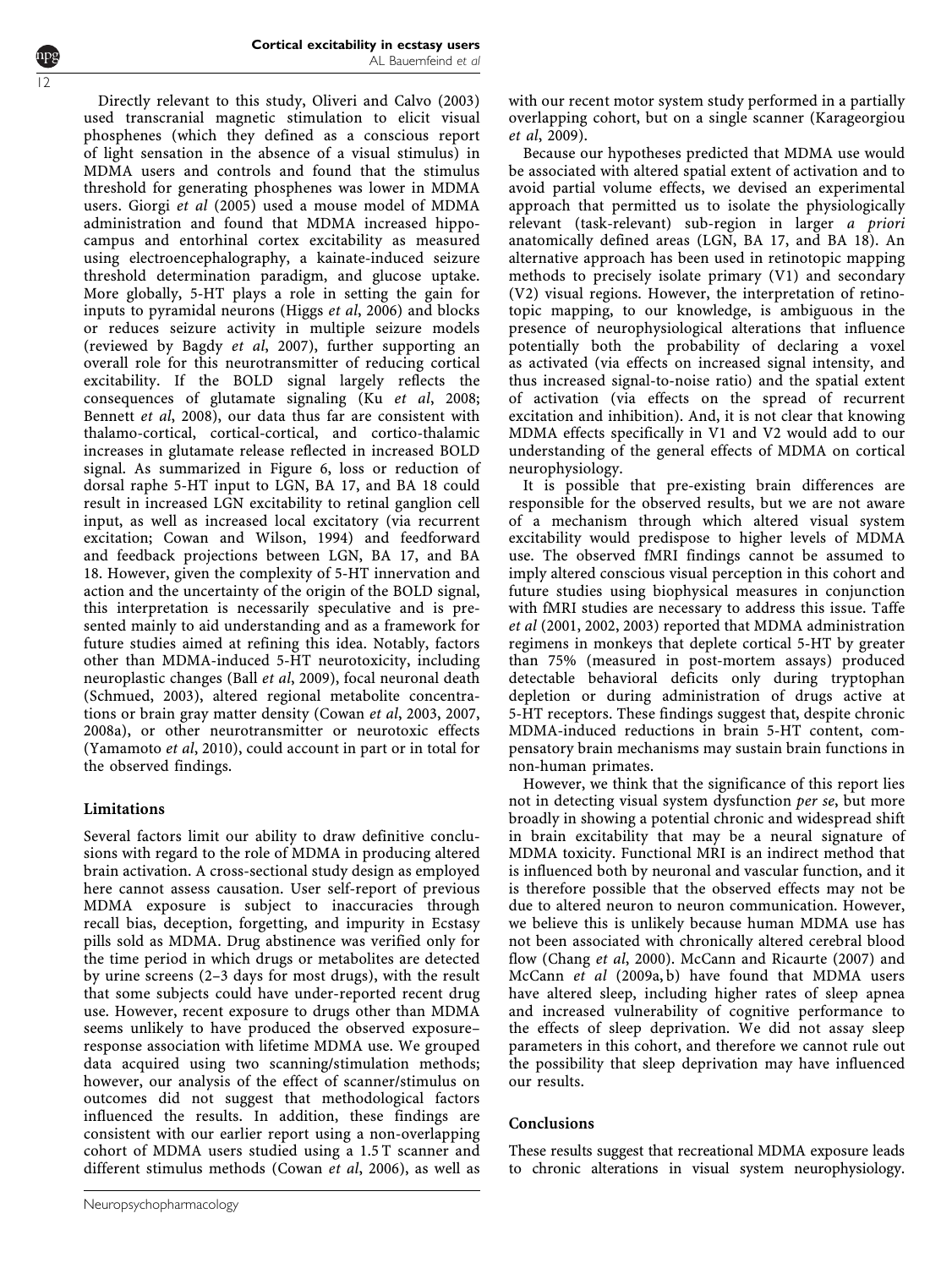<span id="page-12-0"></span>These results, and those of others using different techniques, indicate that the observed association of MDMA use with brain activation may be secondary to cortical hyperexcitability upon exposure to a sensory stimulus. Additional studies are needed to replicate this finding, to determine which additional cortical regions show this effect, whether stimulus intensity or task demands influence the observed pattern, and perhaps to show prospectively that MDMA exposure causes altered cortical neurophysiology. If the observed associations of MDMA use with increased activation result from shifts in cortical excitatory thresholds, the implications of this finding and the underlying neural basis for this phenomena need to be more precisely determined. Notably, our study excluded individuals who reported co-morbid psychiatric conditions such as major depression or anxiety disorders. As these disorders are linked to 5-HT function and are reported at higher rates in MDMA users, our study may have excluded a subgroup having greater vulnerability to MDMA toxicity. Additional studies specifically examining MDMA effects in subjects with co-morbid psychiatric conditions appear urgently warranted. Given the many millions of individuals worldwide who have used or continue to use MDMA and ongoing clinical trials investigating MDMA's therapeutic potential, large prospective studies of brain function in abstinent users seem essential to determine whether MDMA-associated effects remain stable, improve, or worsen over time.

# ACKNOWLEDGEMENTS

This work was supported by NSF (IGERT DGE-0801634 to ALB), NIDA/NIH (R01 DA01537 and R21 DA020149 to RLC, and T32DA021123 to EJC), NIMH/NIH (K01 MH083052 to JUB), and NCRR/NIH (Vanderbilt CTSA Grant UL1 RR024975).

## DISCLOSURE

ALB, JUB, EJC JGL, CJC, NDW, AC, TW, CR D I, CC, and RMS report no potential conflicts of interest related to this report. MSD performed consultation or received compensation from the American Economic Association, Belmont University College of Health Sciences, and the University of Oklahoma Health Sciences Center. RLC received publication royalties from Lippincott Williams and Wilkins and consultant income from the Southwest Michigan First Life Science Fund, the University of West Alabama, Novo Nordisk, and Shire Pharmaceuticals.

# REFERENCES

- Bagdy G, Kecskemeti V, Riba P, Jakus R (2007). Serotonin and epilepsy. J Neurochem 100: 857–873.
- Ball KT, Wellman CL, Fortenberry E, Rebec GV (2009). Sensitizing regimens of  $(+/-)3$ , 4-methylenedioxymethamphetamine (ecstasy) elicit enduring and differential structural alterations in the brain motive circuit of the rat. Neuroscience 160: 264–274.
- Bankson MG, Cunningham KA (2001). 3,4-Methylenedioxymethamphetamine (MDMA) as a unique model of serotonin receptor function and serotonin-dopamine interactions. J Pharmacol Exp Ther 297: 846–852.
- Baumann MH, Wang X, Rothman RB (2007). 3,4-Methylenedioxymethamphetamine (MDMA) neurotoxicity in rats: a reappraisal of past and present findings. Psychopharmacology (Berl) 189: 407–424.
- Bennett MR, Farnell L, Gibson WG (2008). Origins of the BOLD changes due to synaptic activity at astrocytes abutting arteriolar smooth muscle. *J Theor Biol* 252: 123-130.
- Birn RM, Cox RW, Bandettini PA (2002). Detection vs estimation in event-related fMRI: choosing the optimal stimulus timing. NeuroImage 15: 252–264.
- Brown J, Edwards M, McKone E, Ward J (2007). A long-term ecstasy-related change in visual perception. Psychopharmacology (Berl) 193: 437–446.
- Capela JP, Carmo H, Remiao F, Bastos ML, Meisel A, Carvalho F (2009). Molecular and cellular mechanisms of ecstasy-induced neurotoxicity: an overview. Mol Neurobiol 39: 210–271.
- Chang L, Grob CS, Ernst T, Itti L, Mishkin FS, Jose-Melchor R et al (2000). Effect of ecstasy [3,4-methylenedioxymethamphetamine (MDMA)] on cerebral blood flow: a co-registered SPECT and MRI study. Psychiatry Res 98: 15–28.
- Cowan RL (2007). Neuroimaging research in human MDMA users: a review. Psychopharmacology 189: 539–556.
- Cowan RL, Bolo NR, Dietrich M, Haga E, Lukas SE, Renshaw PF (2007). Occipital cortical proton MRS at 4 Tesla in human moderate MDMA polydrug users. Psychiatry Res 155: 179–188.
- Cowan RL, Frederick BB, Rainey M, Levin JM, Maas LC, Bang J et al (2000). Sex differences in response to red and blue light in human primary visual cortex: a BOLD fMRI study. Psychiatry Res 100: 129–138.
- Cowan RL, Haga E, de Frederick BB, Dietrich MS, Vimal RL, Lukas SE et al (2006). MDMA use is associated with increased spatial BOLD fMRI visual cortex activation in human MDMA users. Pharmacol Biochem Behav 84: 219–228.
- Cowan RL, Lyoo IK, Sung SM, Ahn KH, Kim MJ, Hwang J et al (2003). Reduced cortical gray matter density in human MDMA (Ecstasy) users: a voxel-based morphometry study. Drug Alcohol Depend 72: 225–235.
- Cowan RL, Roberts DM, Joers JM (2008a). Neuroimaging in human MDMA (Ecstasy) users. Ann NY Acad Sci 1139: 291–298.
- Cowan RL, Wilson CJ (1994). Spontaneous firing patterns and axonal projections of single corticostriatal neurons in the rat medial agranular cortex. J Neurophysiol 71: 17–32.
- Cowan RL, Wood J, Dietrich MS, de Frederick BB, Lukas SE, Renshaw PF (2008b). Differential effects of D-amphetamine on red and blue light-induced photic activation: a novel BOLD fMRI assay of human dopamine function. Synapse 62: 268–272.
- Croft RJ, Klugman A, Baldeweg T, Gruzelier JH (2001). Electrophysiological evidence of serotonergic impairment in long-term MDMA ('ecstasy') users. Am J Psychiatry 158: 1687–1692.
- Daumann J, Fimm B, Willmes K, Thron A, Gouzoulis-Mayfrank E (2003). Cerebral activation in abstinent ecstasy (MDMA) users during a working memory task: a functional magnetic resonance imaging (fMRI) study. Brain Res Cogn Brain Res 16: 479–487.
- Daumann J, Fischermann T, Heekeren K, Henke K, Thron A, Gouzoulis-Mayfrank E (2005). Memory-related hippocampal dysfunction in poly-drug ecstasy (3,4-methylenedioxymethamphetamine) users. Psychopharmacology (Berl) 180: 607–611.
- Daumann Jr J, Fischermann T, Heekeren K, Thron A, Gouzoulis-Mayfrank E (2004). Neural mechanisms of working memory in ecstasy (MDMA) users who continue or discontinue ecstasy and amphetamine use: evidence from an 18-month longitudinal functional magnetic resonance imaging study. Biol Psychiatry 56: 349–355.
- Ekstrom A (2010). How and when the fMRI BOLD signal relates to underlying neural activity: the danger in dissociation. Brain Res Rev 62: 233–244.
- EMCDDA (European Monitoring Center for Drugs and Addiction) (2010).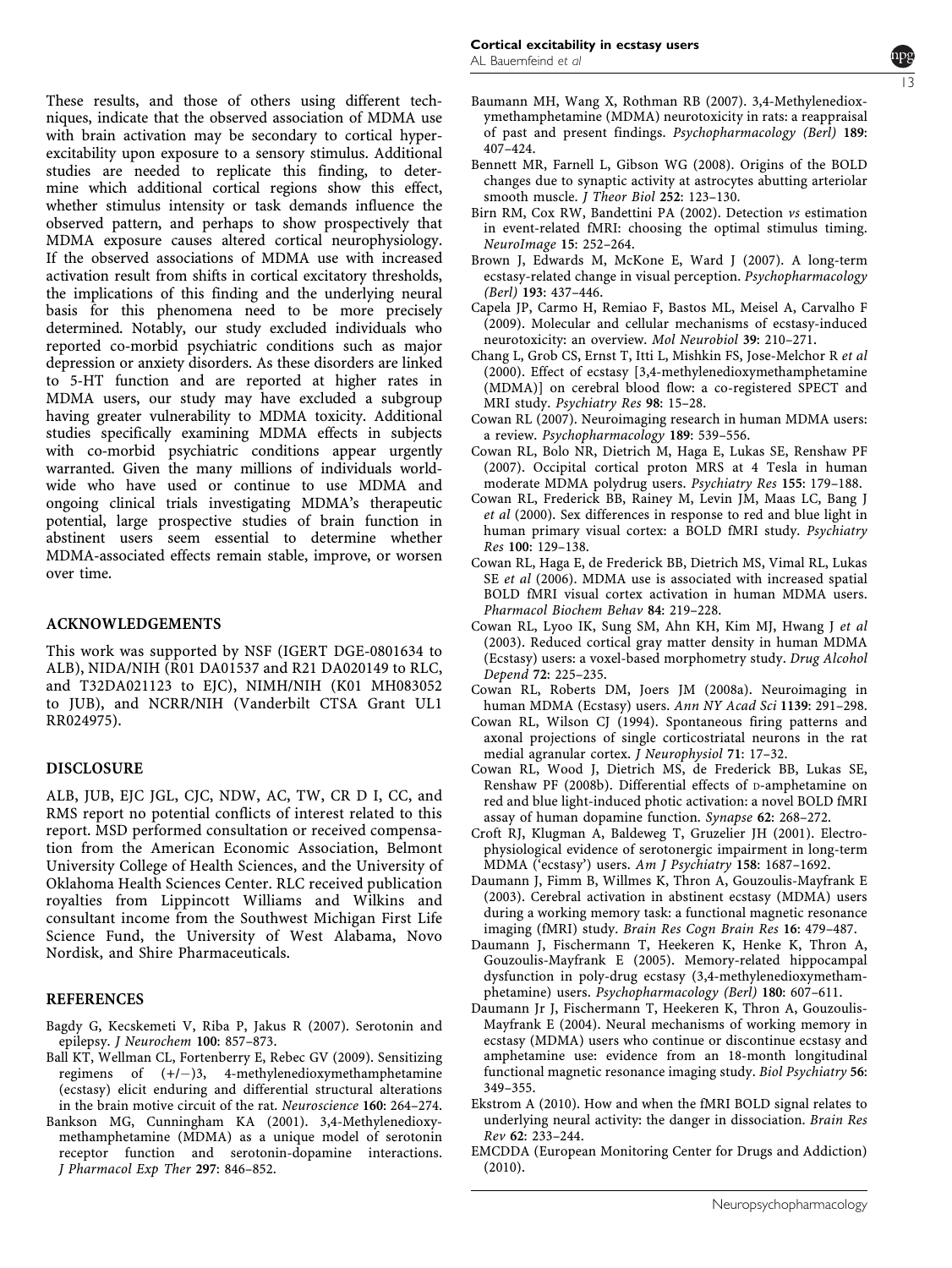- <span id="page-13-0"></span>Fals-Stewart W, O'Farrell TJ, Freitas TT, McFarlin SK, Rutigliano P (2000). The timeline followback reports of psychoactive substance use by drug-abusing patients: psychometric properties. J Consult Clin Psychol 68: 134–144.
- Fantegrossi WE, Woolverton WL, Kilbourn M, Sherman P, Yuan J, Hatzidimitriou G et al (2004). Behavioral and neurochemical consequences of long-term intravenous self-administration of MDMA and its enantiomers by rhesus monkeys. Neuropsychopharmacology 29: 1270–1281.
- First MB, Spitzer RL, Gibbon M, Williams JBW (1997). Structured Clinical Interview for DSM-IV Axis I Disorders (SCID-I), Clinician Version, American Psychiatric Press: Washington, DC.
- Fischer C, Hatzidimitriou G, Wlos J, Katz J, Ricaurte G (1995). Reorganization of ascending 5-HT axon projections in animals previously exposed to the recreational drug  $(+/-)$ 3,4-methylenedioxymethamphetamine (MDMA, 'ecstasy'). J Neurosci 15: 5476–5485.
- Giorgi FS, Pizzanelli C, Ferrucci M, Lazzeri G, Faetti M, Giusiani M et al (2005). Previous exposure to  $(+/-)$ 3,4-methylenedioxymethamphetamine produces long-lasting alteration in limbic brain excitability measured by electroencephalogram spectrum analysis, brain metabolism and seizure susceptibility. Neuroscience 136: 43–53.
- Green AR, Mechan AO, Elliott JM, O'Shea E, Colado MI (2003). The pharmacology and clinical pharmacology of 3,4-methylenedioxymethamphetamine (MDMA, 'ecstasy'). Pharmacol Rev 55: 463–508.
- Hatzidimitriou G, McCann UD, Ricaurte GA (1999). Altered serotonin innervation patterns in the forebrain of monkeys treated with  $(+/-)$ 3,4-methylenedioxymethamphetamine seven years previously: factors influencing abnormal recovery. J Neurosci 19: 5096–5107.
- Higgs MH, Slee SJ, Spain WJ (2006). Diversity of gain modulation by noise in neocortical neurons: regulation by the slow afterhyperpolarization conductance. J Neurosci 26: 8787–8799.
- Hoffman WF, Schwartz DL, Huckans MS, McFarland BH, Meiri G, Stevens AA et al (2008). Cortical activation during delay discounting in abstinent methamphetamine dependent individuals. Psychopharmacology (Berl) 201: 183–193.
- Jacobsen LK, Mencl WE, Pugh KR, Skudlarski P, Krystal JH (2004). Preliminary evidence of hippocampal dysfunction in adolescent MDMA ('ecstasy') users: possible relationship to neurotoxic effects. Psychopharmacology (Berl) 173: 383–390.
- Jacobson MW, Delis DC, Bondi MW, Salmon DP (2005). Asymmetry in auditory and spatial attention span in normal elderly genetically at risk for Alzheimer's disease. J Clin Exp Neuropsychol 27: 240–253.
- Jager G, de Win MM, van der Tweel I, Schilt T, Kahn RS, van den BW et al (2008a). Assessment of cognitive brain function in ecstasy users and contributions of other drugs of abuse: results from an FMRI study. Neuropsychopharmacology 33: 247–258.
- Jager G, de Win MM, van der Tweel I, Schilt T, Kahn RS, van den BW et al (2008b). Assessment of cognitive brain function in ecstasy users and contributions of other drugs of abuse: results from an FMRI study. Neuropsychopharmacology 33: 247–258.
- Kalechstein AD, De La GR, Mahoney III JJ, Fantegrossi WE, Newton TF (2007). MDMA use and neurocognition: a metaanalytic review. Psychopharmacology (Berl) 189: 531–537.
- Karageorgiou J, Dietrich MS, Charboneau EJ, Woodward ND, Blackford JU, Salomon RM et al (2009). Prior MDMA (Ecstasy) use is associated with increased basal ganglia-thalamocortical circuit activation during motor task performance in humans: an fMRI study. NeuroImage 46: 817–826.
- Karlsen SN, Spigset O, Slordal L (2008). The dark side of ecstasy: neuropsychiatric symptoms after exposure to 3,4-methylene-

dioxymethamphetamine. Basic Clin Pharmacol Toxicol 102: 15–24.

- Kish SJ, Lerch J, Furukawa Y, Tong J, McCluskey T, Wilkins D et al (2010). Decreased cerebral cortical serotonin transporter binding in ecstasy users: a positron emission tomography/ [(11)C]DASB and structural brain imaging study. Brain 133: 1779–1797.
- Ku SP, Gretton A, Macke J, Logothetis NK (2008). Comparison of pattern recognition methods in classifying high-resolution BOLD signals obtained at high magnetic field in monkeys. Magn Reson Imaging 26: 1007–1014.
- Liester MB, Grob CS, Bravo GL, Walsh RN (1992). Phenomenology and sequelae of 3,4-methylenedioxymethamphetamine use. J Nerv Ment Dis 180: 345–352.
- Logothetis NK (2008). What we can do and what we cannot do with fMRI. Nature 453: 869–878.
- Lyles J, Cadet JL (2003). Methylenedioxymethamphetamine (MDMA, Ecstasy) neurotoxicity: cellular and molecular mechanisms. Brain Res Brain Res Rev 42: 155–168.
- Maldjian JA, Laurienti PJ, Kraft RA, Burdette JH (2003). An automated method for neuroanatomic and cytoarchitectonic atlas-based interrogation of fMRI data sets. NeuroImage 19: 1233–1239.
- McCann UD, Ricaurte GA (2007). Effects of  $(+/-)3,4$ -methylenedioxymethamphetamine (MDMA) on sleep and circadian rhythms. Scientific World J 7: 231–238.
- McCann UD, Sgambati FP, Schwartz AR, Ricaurte GA (2009a). Sleep apnea in young abstinent recreational MDMA ('ecstasy') consumers. Neurology 73: 2011–2017.
- McCann UD, Szabo Z, Scheffel U, Dannals RF, Ricaurte GA (1998). Positron emission tomographic evidence of toxic effect of MDMA ('Ecstasy') on brain serotonin neurons in human beings. Lancet 352: 1433–1437.
- McCann UD, Szabo Z, Seckin E, Rosenblatt P, Mathews WB, Ravert HT et al (2005). Quantitative PET studies of the serotonin transporter in MDMA users and controls using  $[{}^{11}C]$ McN5652 and  $[$ <sup>11</sup>C]DASB. Neuropsychopharmacology 30: 1741-1750.
- McCann UD, Szabo Z, Vranesic M, Palermo M, Mathews WB, Ravert HT et al (2008). Positron emission tomographic studies of brain dopamine and serotonin transporters in abstinent (+/)3,4-methylenedioxymethamphetamine ('ecstasy') users: relationship to cognitive performance. Psychopharmacology (Berl) 200: 439–450.
- McCann UD, Wilson MJ, Sgambati FP, Ricaurte GA (2009b). Sleep deprivation differentially impairs cognitive performance in abstinent methylenedioxymethamphetamine ('Ecstasy') users. J Neurosci 29: 14050–14056.
- Miranda M, Bosch-Morell F, Johnsen-Soriano S, Barcia J, Almansa I, Asensio S et al (2007). Oxidative stress in rat retina and hippocampus after chronic MDMA ('ecstasy') administration. Neurochem Res 32: 1156–1162.
- Moeller FG, Steinberg JL, Dougherty DM, Narayana PA, Kramer LA, Renshaw PF (2004). Functional MRI study of working memory in MDMA users. Psychopharmacology (Berl) 177: 185–194.
- Monterosso JR, Ainslie G, Xu J, Cordova X, Domier CP, London ED (2007). Frontoparietal cortical activity of methamphetamine-dependent and comparison subjects performing a delay discounting task. Hum Brain Mapp 28: 383–393.
- Moreau AW, Amar M, Le RN, Morel N, Fossier P (2010). Serotoninergic fine-tuning of the excitation-inhibition balance in rat visual cortical networks. Cereb Cortex 20: 456–467.
- NIH (2008a). NCT00353938: Study of 3,4-methylenedioxymethamphetamine-assisted psychotherapy in people with posttraumatic stress disorder. Available at:<http://www.clinicaltrials.gov>.
- NIH (2008b). NCT00402298: randomized placebo-controlled study of MDMA-assisted psychotherapy in people with PTSD—Israel. Available at: [http://www.clinicaltrials.gov](http://www.clinicaltrials.gov.).